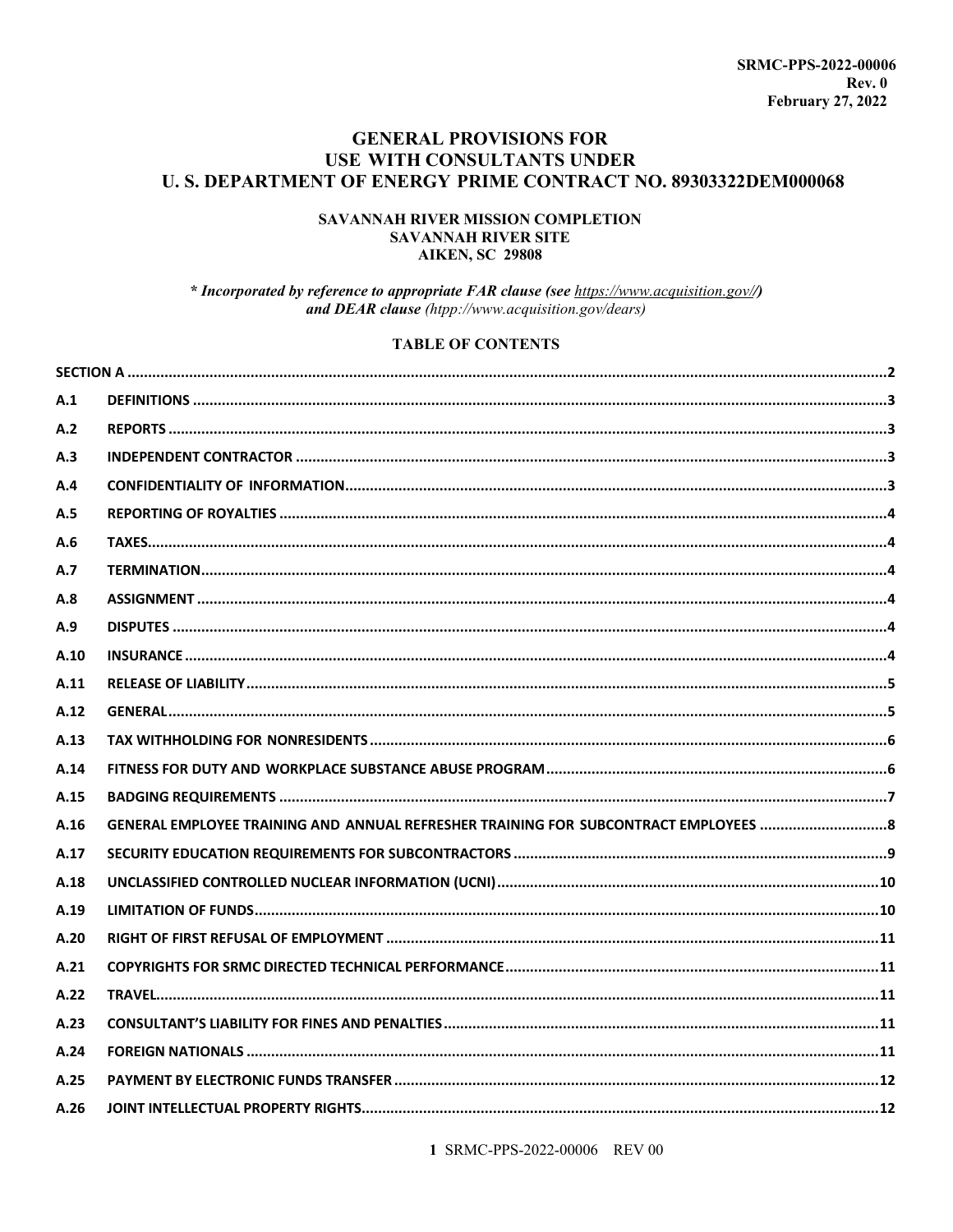| A.27 |                                                                                                             |  |
|------|-------------------------------------------------------------------------------------------------------------|--|
| A.28 |                                                                                                             |  |
| A.29 |                                                                                                             |  |
| A.30 |                                                                                                             |  |
| A.31 |                                                                                                             |  |
|      |                                                                                                             |  |
|      |                                                                                                             |  |
|      |                                                                                                             |  |
|      |                                                                                                             |  |
|      |                                                                                                             |  |
|      |                                                                                                             |  |
|      |                                                                                                             |  |
|      |                                                                                                             |  |
|      |                                                                                                             |  |
|      |                                                                                                             |  |
|      |                                                                                                             |  |
|      |                                                                                                             |  |
|      |                                                                                                             |  |
|      |                                                                                                             |  |
|      |                                                                                                             |  |
|      |                                                                                                             |  |
|      |                                                                                                             |  |
|      |                                                                                                             |  |
|      |                                                                                                             |  |
|      |                                                                                                             |  |
|      |                                                                                                             |  |
|      |                                                                                                             |  |
|      |                                                                                                             |  |
|      |                                                                                                             |  |
|      |                                                                                                             |  |
|      |                                                                                                             |  |
|      | *A.58 CONTRACTOR EMPLOYEE WHISTLEBLOWER RIGHTS AND REQUIREMENTS TO INFORM EMPLOYEES OF WHISTLEBLOWER        |  |
|      |                                                                                                             |  |
|      | *A.60 PROHIBITION ON CONTRACTING FOR HARDWARE, SOFTWARE AND SERVICES DEVELOPED OR PROVIDED BY KASPERSKY LAB |  |

# <span id="page-1-0"></span>**SECTION A**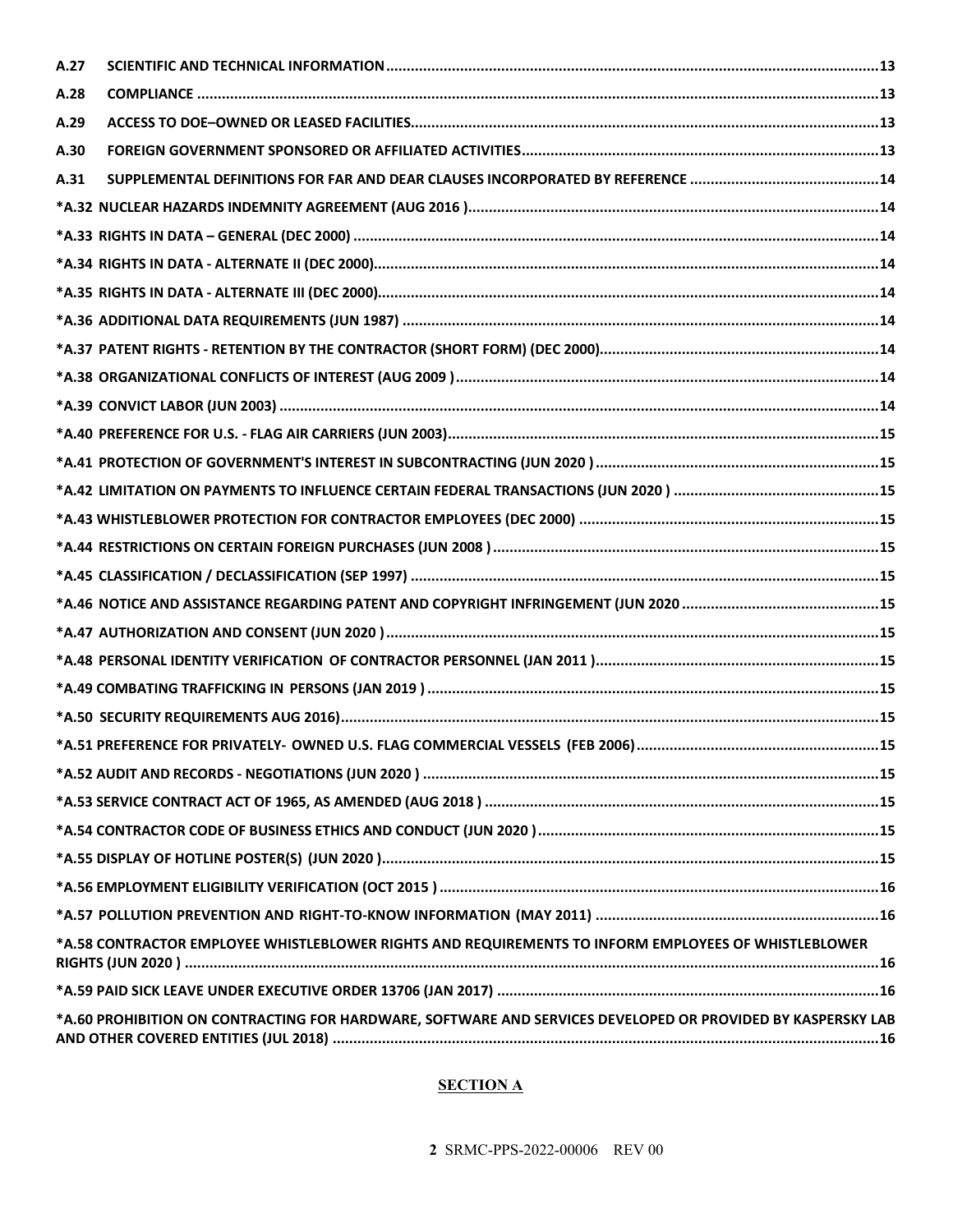# <span id="page-2-0"></span>**A.1 DEFINITIONS**

Whenever used in this document with initial capitalization, the following definitions shall be applicable unless the context indicates otherwise:

- A. "Services" shall mean labor, direction of labor, production of technical information, consulting services, technical services or any other services furnished by Consultant and its subcontractors and consultants under this Order.
- B. "SRMC" shall mean Savannah River Mission Completion.
- C. "Consultant" shall mean the person or organization entering into this Order with SRMC.
- D. "Subcontract" shall mean any Purchase Order entered into by Consultant or lower tier subcontractor calling for services required for performance, order modification, or subcontract.
- E. "Lower tier subcontractor" shall mean any subcontractor or consultant of any (lower) tier who supplies goods and/or services to Consultant in connection with Consultant's obligations under this Order.
- F. "Vendor Data" shall mean any and all information, data and documentation to be provided by Consultant and its lower tier subcontractors under this Order.
- G. "Work" shall mean Services and Vendor Data provided by Consultant and its lower tier subcontractors and all work performed with respect thereto, pursuant to this Order.
- H. "SRMC Procurement Representative" shall mean a person with the authority to execute, administer, and terminate the contract, and make related determinations and findings. The term includes certain authorized representatives of the SRMC Procurement Representative acting within the limits of their authority as delegated by the SRMC Procurement Representative.

# <span id="page-2-1"></span>**A.2 REPORTS**

As a part of the work and services to be performed, the Consultant will furnish intermediate reports to SRMC from time to time, when requested, in such form and number as may be required by SRMC and will make such final reports as may be required by SRMC concerning the work and services performed under the Subcontract.

### <span id="page-2-2"></span>**A.3 INDEPENDENT CONTRACTOR**

In the performance of the work and services under the terms of the Subcontract, the Consultant will act solely as an independent contractor, and nothing contained herein or implied will at any time be so construed as to create the relationship of employer and employee, partnership, principal and agent, or joint adventurer as between SRMC and Consultant. The manner and method of implementing and completing any work to be performed under the terms of the Subcontract will be left to Consultant's control and professional judgment. It is understood that SRMC has no obligation under local, state, or federal laws regarding the Consultant or any employees, agents, consultants, or subcontractors employed by the Consultant and that the total commitment and liability of SRMC in regard to any arrangement or work performed under the Subcontract is to pay the fees and expenses pursuant to the provisions hereof.

#### <span id="page-2-3"></span>**A.4 CONFIDENTIALITY OF INFORMATION**

- A. To the extent that the work under the Subcontract requires that the Consultant be given access to confidential or proprietary business, technical or financial information belonging to the Government, SRMC or other companies, the Consultant shall, after receipt thereof, treat such information as confidential and agrees not to appropriate such information to its own use or to disclose such information to third parties unless specifically authorized by SRMC in writing. The foregoing obligations, however, shall not apply to:
	- Information which, at the time of receipt by the Consultant, is in public domain;
	- Information which is published after receipt thereof by the Consultant or otherwise becomes part of the public domain through no fault of the Consultant;
	- Information which the Consultant can demonstrate was in its possession at the time of receipt thereof and was not acquired directly or indirectly from the government or other companies;
	- Information which the Consultant can demonstrate was received by it from a third party that did not require the Consultant to hold it in confidence.
- B. The Consultant shall obtain the written agreement, in a form satisfactory to SRMC, of each employee permitted access, whereby the employee agrees not to discuss, divulge or disclose any such information or data to any person or entity except those persons within the Consultant's organization directly concerned with the performance of the contract.
- C. The Consultant agrees, if requested by the SRMC or the Government, to sign an agreement identical, in all material respects, to the provisions of this article, with each company supplying information to the Consultant under the Subcontract, and to supply a copy of such agreement to SRMC. From time to time upon request of SRMC, the Consultant shall supply SRMC with reports itemizing information received as confidential or proprietary and setting forth the company or companies from which the Consultant received such information.
- D. (1) The Consultant agrees that upon request by DOE or SRMC, it will execute a DOE- approved agreement, with any party whose facilities or proprietary data it is given access to or is furnished, restricting the use and disclosure of the data or the information obtained from the facilities. Upon request by DOE or SRMC such an agreement shall also be signed by Consultant personnel.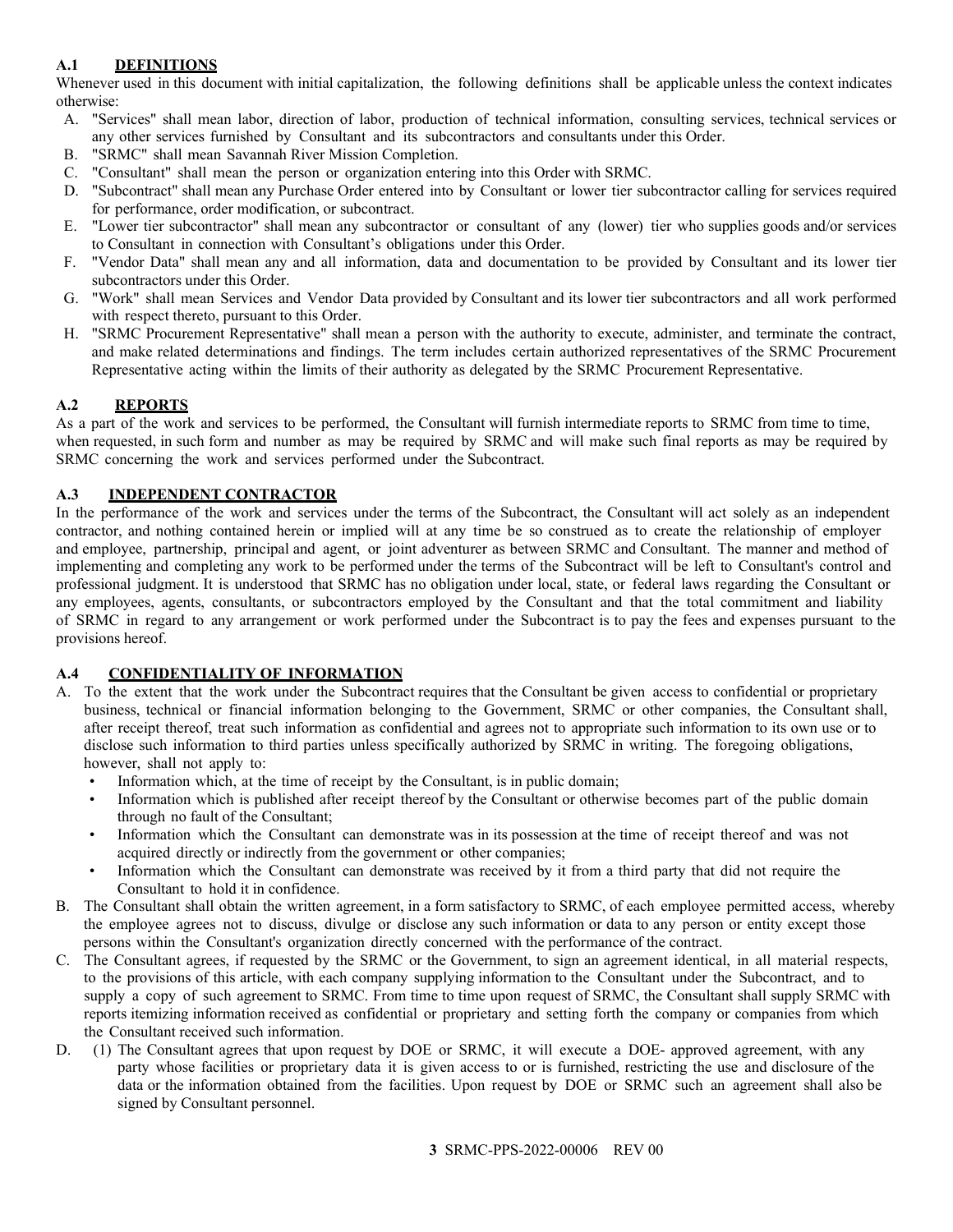(2) Consultants will indemnify and hold SRMC harmless from any and all liabilities, claims, demands, actions, costs, damages and any expenses relating thereto (including but not limited to reasonable attorney's fees) arising from any nonauthorized disclosure of information, protected by Paragraph 7 above, by Consultant or any of its directors, officers, employees, agents, consultants, subcontractors or permitted assigns.

# <span id="page-3-0"></span>**A.5 REPORTING OF ROYALTIES**

# *(Note: This Article applies if the Subcontract is in excess of \$25,000.)*

If any royalty payments are directly involved in the Subcontract or are reflected in the Agreement price, the Consultant agrees to report in writing to SRMC during the performance of the Subcontract and prior to its completion or final settlement the amount of any royalties or other payments paid or to be paid by it directly to others in connection with the performance of the Subcontract together with the names and addresses of licensors to whom such payments are made and either the patent numbers involved or such other information as will permit identification of the patents or other basis on which the royalties are to be paid. The approval of DOE or SRMC of any individual payments or royalties shall not stop the Government or SRMC at any time from contesting the enforceability, validity or scope of, or title to, any patent under which a royalty or payments are made.

# <span id="page-3-1"></span>**A.6 TAXES**

- A. All taxes applicable to any amounts paid by SRMC to the Consultant under the Subcontract will be the Consultant's liability and SRMC shall not withhold nor pay any amounts for federal, state or municipal income tax, social security, unemployment or worker's compensation. Upon request by SRMC, the Consultant will provide documentation evidencing compliance with all applicable federal, state and municipal income tax and/or self-employment tax laws in regard to amounts received under the Subcontract.
- B. In accordance with current law, SRMC shall annually file with the Internal Revenue Service a Form 1099-MSIC., U.S. Information Return for Recipients of Miscellaneous Income, reflecting the gross annual payments by SRMC to the Consultant, net of any reimbursed expenses incurred by the Consultant on behalf of SRMC, pursuant to the Subcontract. The Consultant hereby acknowledges personal income tax liability for the self-employment tax imposed by Section 1401 of the Internal Code, and the payment when applicable, or estimated quarterly Internal Revenue Service Forms 1040-ES, declaration of estimated tax by individuals.

# <span id="page-3-2"></span>**A.7 TERMINATION**

SRMC has the right to terminate the Subcontract or any work being performed under any schedule executed pursuant thereto at any time by a written notice to the Consultant. In such event, notwithstanding any other provisions of the Subcontract, all work and services being performed under the Subcontract or any schedule being terminated will automatically and instantly terminate and SRMC will have no liability or obligation for any performance by Consultant after the Consultant received or should have received such notice.

# <span id="page-3-3"></span>**A.8 ASSIGNMENT**

The Consultant may not assign the Subcontract, or any schedule executed pursuant thereto, nor may the Consultant delegate or subcontract the performance and obligations imposed hereunder without the consent of SRMC.

# <span id="page-3-4"></span>**A.9 DISPUTES**

- A. Consultant shall not be entitled to and neither SRMC nor the Government shall be liable to the Consultant or its lower tier subcontractors (includes consultants) for damages in tort (including negligence), or contract, or otherwise, except as specifically provided in this order.
- B. The Parties shall attempt to settle any claim or controversy arising from this Order through consultation and negotiations in good faith and a spirit of mutual cooperation. If those attempts fail, then the dispute will be mediated by a mutually acceptable mediator chosen by the Parties within thirty (30) days after written notice by one party demanding mediation. Neither Party may unreasonably withhold consent to the selection of a mediator, and the Parties will share the costs of the mediation equally. Any dispute which cannot be resolved between the Parties through negotiation or mediation shall be resolved by litigation in a court of competent jurisdiction located in the State of South Carolina. Determination of any substantive issue of law shall be according to the Federal common law of Government contracts as enunciated and applied by Federal judicial bodies and boards of contract appeals of the Federal Government; if there is no applicable Federal Government contract law, the law of the State of South Carolina shall apply in the determination of such issues.
- C. While a dispute is pending, the Consultant shall proceed diligently with performance of all terms of this Order. The Consultant's consent to so proceed shall not restrict or otherwise affect the Contractor's right to contest any claim.

# <span id="page-3-5"></span>**A.10 INSURANCE**

When Consultant performs any part of the Work on the premises of SRMC or the Government during the performance of this Order, the Subcontractor shall have in force and effect policies of insurance conforming to the terms set forth in Paragraph C of this Article. All other insurance provisions shall apply for any of the Work performed regardless of the venue.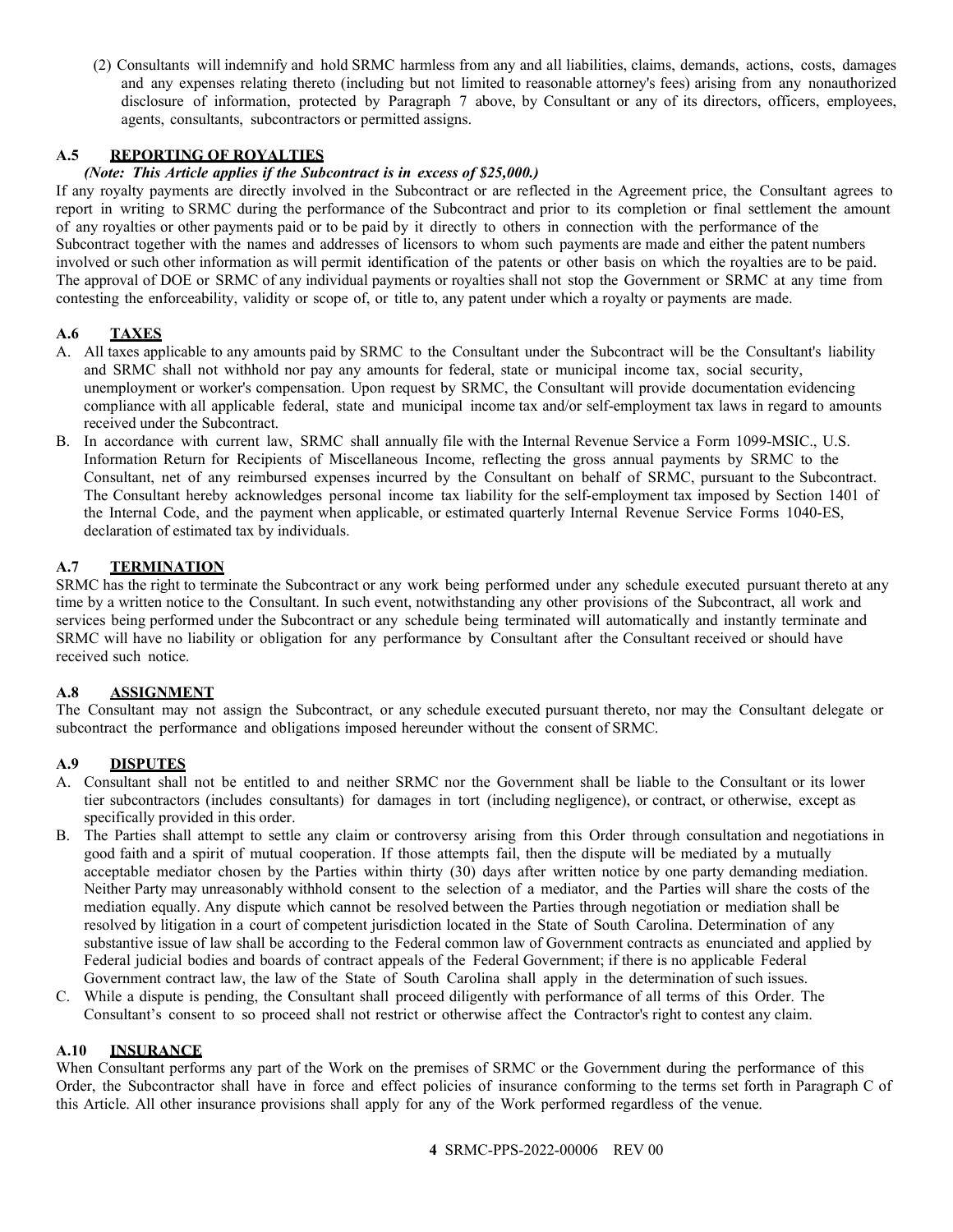## A. Professional Liability:

The Consultant shall, when directed by SRMC, maintain professional liability insurance insuring against acts of omission and commission by the Consultant in amounts satisfactory to SRMC and issued by insurance carriers approved by SRMC. Upon request, the Consultant shall provide a certificate of insurance to SRMC meeting the requirements of this article. Provisions also shall be made for thirty (30) days advance notice by mail to SRMC of change in or cancellation of such insurance. Certificates shall be issued by insurance carriers or brokers satisfactory to SRMC.

B. Automobile Liability Insurance:

In the event that the Consultant is required to perform work or services on SRMC owned or controlled premises, including but not limited to the Savannah River Site, and in the performance thereof the Consultant uses a Consultant owned, leased or rented automobile, the Consultant shall provide a certificate of insurance to SRMC upon request for automobile liability insurance including bodily injury and property damage with limits of at least \$500,000 per person and \$1,000,000 per accident issued by an insurance carrier satisfactory to SRMC. Provisions also shall be made for thirty (30) days advance notice by mail to SRMC of change in or cancellation of such insurance. Nothing in this article, however, shall be construed as requiring the Consultant to provide insurance coverage in excess of the statutory minimum amounts stipulated by the State in which a non-owned vehicle is registered and insured, when the use of the vehicle is solely for transportation to and from the SRMC owned or controlled premises by Consultant's employees and said vehicle is a personal vehicle not used in Subcontractor's business.

Note: All personnel operating motor vehicles at SRS must have a valid driver's license, vehicle registration and proof of insurance (regardless of state of origin). Anyone not having these documents is subject to being denied access to SRS and, if in violation of a law, being cited for the violation. Certificates shall be issued by insurance carriers or brokers satisfactory to SRMC.

- C. The Subcontractor shall procure and thereafter maintain at its own expense, the following insurance:
	- (1) Workers' Compensation and Employer's Liability: Limits of Liability: Workers' Compensation: Statutory limits in the jurisdiction in which Consultant is located. Employer's Liability: A minimum of \$1,000,000. (Note: Workers' Compensation and Employer's Liability may be waived under state law if Consultant is an owner or the number of Consultant's employees is less than the statutory state requirement to obtain Workers' Compensation.)
	- (2) Comprehensive General Liability including Bodily Injury and Property Damage. Limits of Liability: A minimum of \$1,000,000 Combined Single Limit. Endorsements: SRMC and the Government to be endorsed as Additional Insured. Contractual Liability: Shall include all coverage endorsed on the basic policy.
- D. Certificates of insurance evidencing that the requirements of this article, Section C above have been met shall be furnished to SRMC before work is commenced with respect to performance under this Order. In addition, a copy of the policy endorsement for Comprehensive General Liability insurance (Ref. paragraph C.(1)(ii) above), naming SRMC and the Government as "Additional Insured", shall be submitted with the certificate of insurance. (A "blanket" endorsement naming contracting parties as an "Additional Insured" is acceptable.) Provisions shall be made for thirty days (30) advance notice by mail to SRMC of changes in or cancellation of such insurance. Certificates shall be issued by insurance carriers or brokers satisfactory to SRMC. In the event the Subcontractor fails to furnish such certificates of insurance, as required in this paragraph D prior to commencement of work or to continue to maintain such insurance during the performance of the Order, SRMC shall have the right to stop work and/or to withhold any payments or partial payments required to be made under this Order; and shall have the right to continue withholding any or all of said payments so long as the Subcontractor has not complied with the requirements of this Article.
- E. Subcontractor agrees to comply with and require its Subcontractors to comply with all applicable laws, rules, and regulations with respect to state industrial insurance or Workers'/Workmen's Compensation,occupational disease, occupational safety and health, or withholding and payment of social security and federal and state income taxes. Subcontractor further agrees to indemnify SRMC and the Government against, and to save and hold harmless SRMC and the Government from, any and all liability and expense with respect to claims against SRMC or the Government which may result from the failure or alleged failure of Subcontractor or of any of its Subcontractors to comply therewith.

# <span id="page-4-0"></span>**A.11 RELEASE OF LIABILITY**

The Consultant hereby releases SRMC from any and all liability for damage to property or loss thereof, personal injury or death during the term of the Subcontract (and any extensions thereof) or thereafter, sustained by the Consultant, and any employee, agent, consultant, or subcontractor employed by the Consultant as a result of performing the services under the Subcontract or arising out of the performance of such services, and the Consultant will indemnify and save SRMC harmless from any and all claims arising from or by reason of such property damage or loss, personal injury or death, except where such damage, loss, injury or death is caused by or results from the sole negligence of SRMC, its agents or employees.

# <span id="page-4-1"></span>**A.12 GENERAL**

A. The Consultant has no authority whatever, expressed or implied, by virtue of the Subcontract to commit SRMC in any way to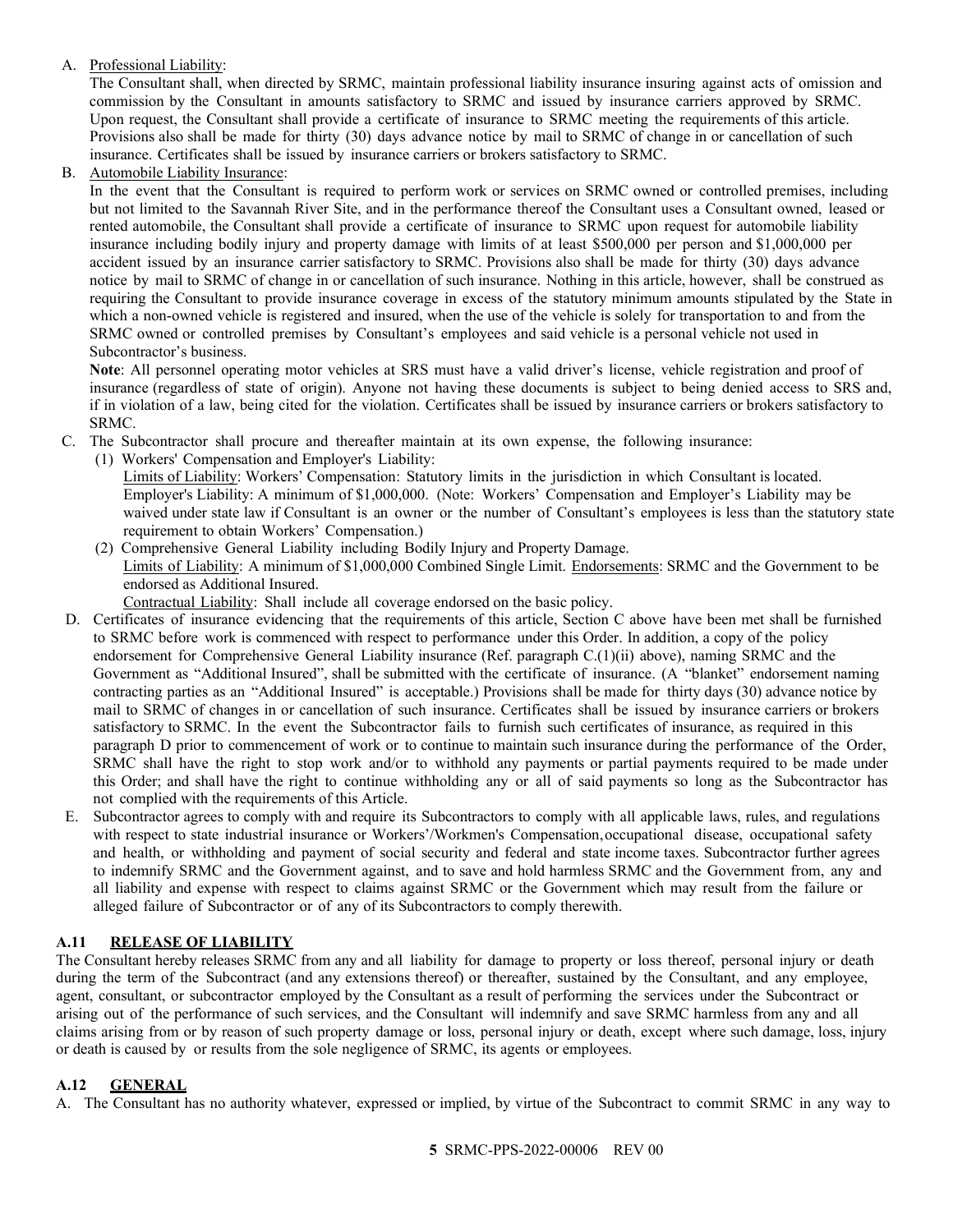perform in any manner or to pay money for services or material.

- B. The Subcontract will be void and without any binding effect on SRMC if the Consultant or any Consultant employee utilized in the performance of the Subcontract is a candidate for federal, state or local political office or holds any such office, unless and until it has been approved by the General Counsel of SRMC or his/her designee.
- C. The whole and entire agreement of the parties is set forth in the Subcontract and the schedules executed pursuant thereto (which are hereby incorporated and made a part of the Subcontract as executed) and the parties are not bound by any agreements, understanding or conditions otherwise than as expressly set forth therein or in any schedule incorporated into the Subcontract.
- D. The terms of the Subcontract and of any of the schedule executed pursuant hereto and incorporated herein are to be read and interpreted, if possible, so that there is no conflict between them. To the extent there is such conflict, the terms of the applicable schedule will prevail.
- E. Neither the Subcontract nor any schedule incorporated therein may be changed or modified in any manner except by a writing mutually signed by the parties or their respective successors and permitted assigns.
- F. The Subcontract and all schedules incorporated therein will inure to the benefit of the parties and their respective successors and permitted assigns.
- G. In the event of an inconsistency between provisions of this Order, the inconsistency shall be resolved by giving precedence as follows:
	- (1) Purchase order;
	- (2) These General Provisions.
	- (3) Statement of work.
	- (4) Other provisions of this Order, whether incorporated by reference or otherwise.
- H. Wherever references are made in this Order to standards or codes in accordance with which the Work under this Order is to be performed, the edition or revision of the standards or codes current on the effective date of this Order shall apply unless otherwise expressly stated in the specifications and drawings. In case of conflict between any reference standards and codes and any Order Document, the latter shall govern.

### <span id="page-5-0"></span>**A.13 TAX WITHHOLDING FOR NONRESIDENTS**

- A. Withholdings required by section 12-8-550 do not apply to payments on orders for tangible personal property when those payments are not accompanied by services to be performed within the state of South Carolina.
- B. Under Title 12 of the Code of Laws of South Carolina, section 12-8-550, two (2) percent of each and every payment made to Consultant that is a nonresidents of the State of South Carolina and is conducting a business or performing personal services of a temporary nature carried on within South Carolina must be withheld and forwarded to the South Carolina Tax Commission in cases where an order or a subcontract exceeds or could reasonably be expected to exceed ten thousand dollars (\$10,000.00) SRMC will withhold as required by law.
- C. Under Title 12 of the Code of Laws of South Carolina, section 12-8-540, seven (7) percent (five (5) percent for corporations) of each and every payment of rentals or royalties to Consultants who are nonresidents of the State of South Carolina must be withheld and forwarded to the South Carolina Tax Commission in cases where the payments amount to twelve hundred dollars (\$1,200.00) or more a year. SRMC will withhold as required by law.
- D. The above withholdings will not be made provided the Consultant presents the affidavit of registration with the South Carolina Department of Revenue or the South Carolina Secretary of State's Office, or proof of having posted the appropriate bond with the South Carolina Tax Commission.

#### <span id="page-5-1"></span>**A.14 FITNESS FOR DUTY AND WORKPLACE SUBSTANCE ABUSE PROGRAM**

SRMC expects that Consultant and lower tier consultant employees who will perform work on-site will be physically and mentally fit to meet the requirements of the job descriptions for labor under this Purchase Order/Agreement. SRMC has absolute authority to reject said employees who are not fit for duty or manifest their unfitness after performing work, and Consultant and lower tier consultants will immediately replace said employees as a condition of this Purchase Order/Agreement.

- A. Fitness for Duty:
	- (1) (i) The Consultant shall advise employees and the employees of his lower tier consultants and agents that it is the policy of SRMC to prohibit the use, possession, sale and distribution of alcohol, drugs or other controlled substance within the limits of the Savannah River Site (SRS), and/or any offsite facilities, and to prohibit the presence of individuals who have such substances in the body for non-medical reasons. Any Consultant employee, including Consultant, who is found in violation of the policy may be removed or barred from the site.
		- (ii) The Consultant agrees to advise its employees and the employees of lower tier Subcontracts of the above policy prior to assignment to the Site and to maintain documentation that such advice has been given.
	- (2) SRMC will collect urine specimens when Consultant employees are processed for badging. SRMC will send these specimens to a consultant for testing and verification. The testing process may take up to five (5) days to obtain results. In the event of "positive" findings, the Consultant will be notified and shall bring the individual to the Badge Office for an "Exit Conference". The Consultant then agrees to promptly remove such individual from the Savannah River Site and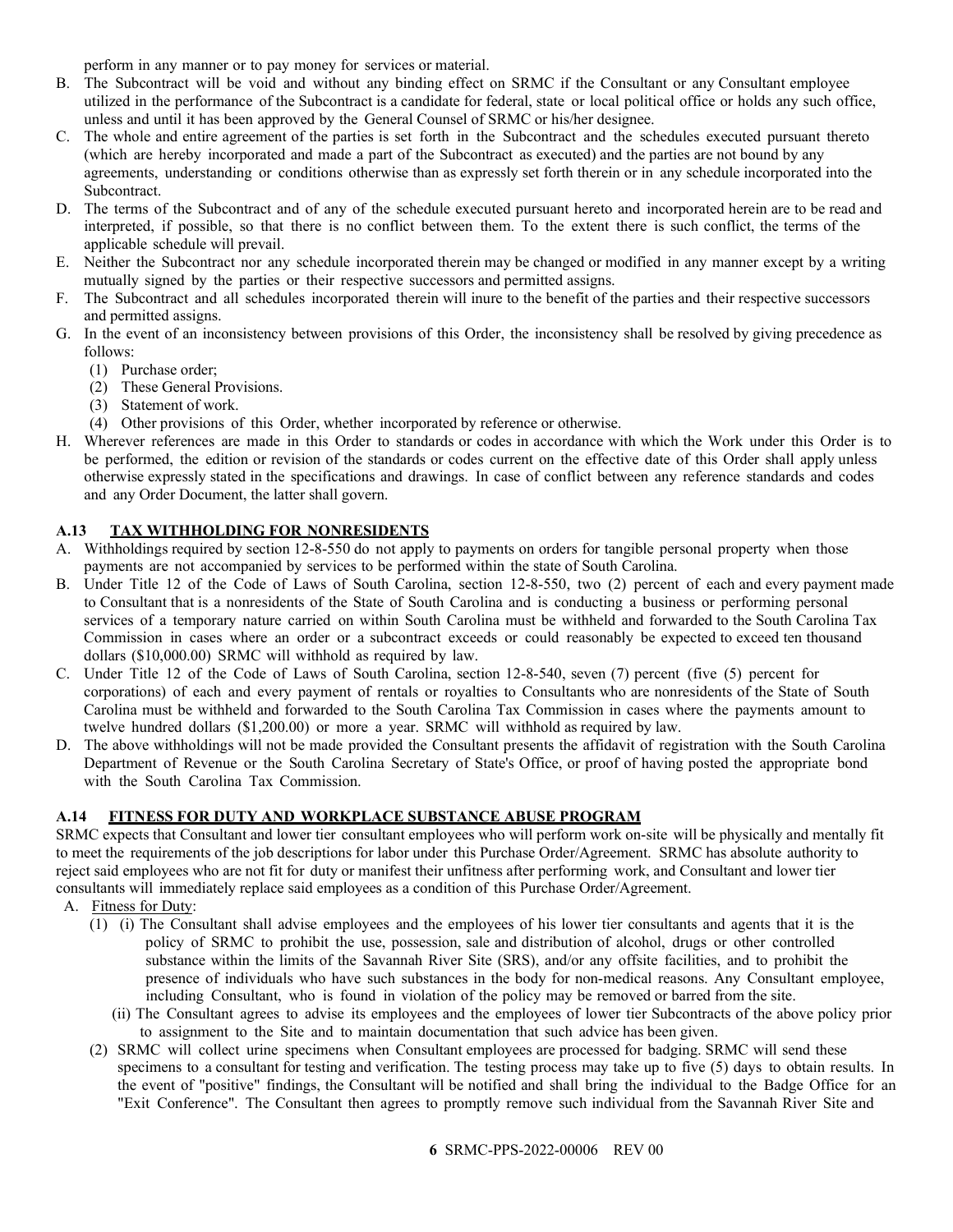return the badge to the SRMC Badge Office.

- (3) The Consultant agrees to secure the written consent of employees, and to provide consent to release results of urine tests to the designated SRMC representative. SRMC agrees to use such results solely in connection with its decision as to whether to permit a Consultant or Consultant's employee, lower tier consultant employee or agent to access Savannah River Site property.
- (4) SRMC will also conduct for-cause and random drug and alcohol testing on all employees badged by SRMC. The Consultant agrees to comply with and secure the compliance of employees and employees of lower tier consultants with this testing. In the event of "positive" findings, the Consultant agrees to promptly remove such individual employee(s) from the Savannah River Site and return his or her badge to the SRMC Badging Office.
- (5) A Breath Alcohol Test will be given during the initial badging process and the results will be available immediately. In the event of "positive" findings, the Consultant's employee will not be badged, shall be issued a temporary pass, and will be escorted offsite by an SRMC Subcontractor Representative.
- B. Suitability for Employment:
	- (1) Consultant or Consultant's employees, including employees of lower tier consultants, who are to be badged to permit Savannah River Site access, must successfully complete Suitability for Employment process. As part of this process, the Consultant agrees to advise its employees and employees of lower tier Consultants that they will be required to complete certain forms, which authorize background investigations. These forms shall be submitted during the badging process. Consultant will also be required these forms.
	- (2) Consultant and Consultant's employees will be issued a photo badge and allowed site access on the first reporting day. In the event a Consultant and Consultant's employee subsequently fails to successfully complete the background investigation, the Consultant agrees to promptly remove himself or such individual employee(s) from the site and to return the badge to the SRMC Badging Office.
	- (3) Consultant agrees to advise employees of the above requirement prior to assignment to the Savannah River Site and to maintain documentation that such advice has been given.
	- (4) Consultant also shall advise its employees and lower tier consultants whose employees are performing work at SRS that they shall inform Consultant of any arrest or indictment by any law enforcement agency as soon as practicable; and Consultant shall inform SRMC, within 24 hours in writing (Email is acceptable) of its or its lower tier consultant's employee's name and the alleged facts of the arrest or indictment. SRMC shall make a determination of the employee's continued suitability for employment at SRS.

# <span id="page-6-0"></span>**A.15 BADGING REQUIREMENTS**

- A. Photo Badge:
	- (1) Employees may be issued a site access photo badge for a period not to exceed one year. To obtain a Photo Badge, Consultant employees and any lower tier consultant employees must be processed through SRMC's Subcontractor Badging Procedure and are subject to investigation by Governmental authorities. All badges must be returned or accounted for prior to final payment. All employees must be at least 18 years old.
	- (2) Consultant employees and any lower tier consultant employees shall complete Subcontractor Employee Data Sheet and Fingerprint Cards. If a long-term badge is required (period greater than six (6) months) the employee will also be required to complete form SF 85, "Questionnaire for Non-Sensitive Positions", and form OF 306, "Declaration for Federal Employment". These forms are required for the Governments use in conducting background investigations per Homeland Security Presidential Directive HSPD-12. Copies of these forms are available on the SRMC Internet Home Page at [http://www.srsimcc.com/.](http://www.srsimcc.com/) Consultant will observe the following badging procedure for processing employees through employment and security orientation:
		- (i) A minimum of two working days prior to the start of the badging and orientation process, Consultant shall transmit the following information to the STR (or the End User if an STR is not appointed for this order):
			- Subcontract Number
			- Employee name
			- Employee address
			- Employee Social Security Number
			- Employee Date of Birth
		- (ii) Consultant employees shall report to SRS Building 703-46A at SRS Road 1, approximately two miles east of SC Highway 125 in Jackson, SC. Employee shall be given a temporary badge for travel to SRS Central Shops Area for Substance Abuse Program (SAP) Testing. (See Article titled "Workplace Substance Abuse Programs.")
		- (iii) Each employee must successfully pass General Employee Training (GET) prior to undergoing the Photo Badging procedure. See Article titled "General Employee Training and Annual Refresher Training for Subcontract Employees". GET is given on Monday of each week in the Jackson, SC municipal building, and should be scheduled well in advance of the desired date in order to assure placement.
		- (iv) The orientation and badging process will take approximately four (4) hours.
	- (3) The maximum duration that Consultant employees will be issued a site access badge is one (1) year. Consultant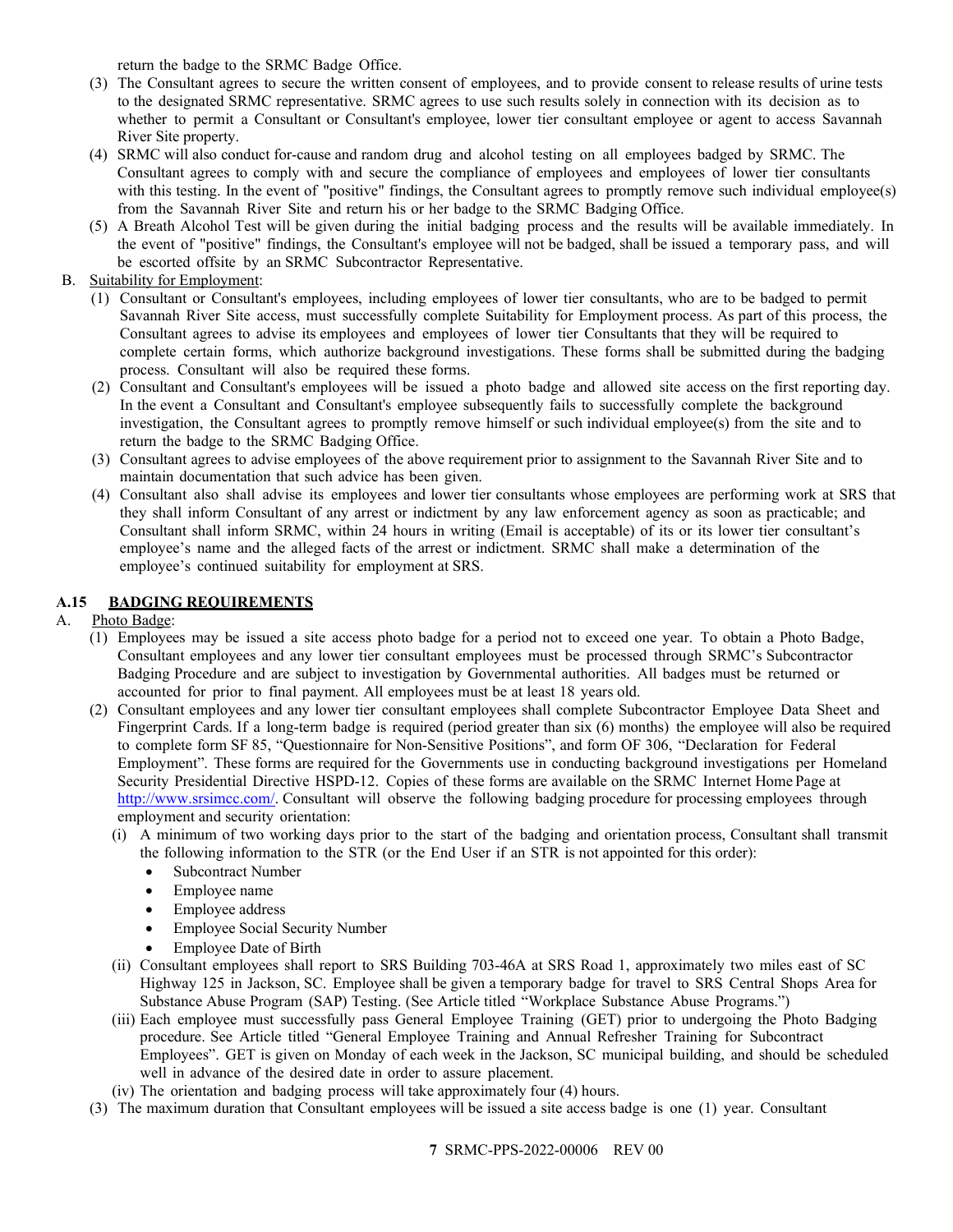employees requiring a new badge will report to the Badge Office and repeat the badging process.

(4) If Work under this Subcontract is to be performed in security areas, all personnel will be required to sign in and out at security gates and are subject to a search of their person and belongings at entrances to or exit from the area.

### B. Temporary Badge: *(Typically for visitors and short-term personnel.)*

- (1) Temporary badges are valid for a maximum of 10 calendar days per person in a calendar year. To avoid unnecessary expiration, these badges should be returned to the badge office immediately upon completion of need.
- (2) Two working days prior to the need date, Consultant shall transmit the following information to the STR/End User:
	- Subcontract Number
	- Employee name
	- Employee address
	- Employee Social Security Number
	- Employee Date of Birth
- (3) The Assigned Competent Person (ACP) (Consultant or SRMC employee) shall perform Task Analysis of scope to be performed and identify any applicable contractual task specific checklist(s) from the Consultant's accepted Worker Protection Plan or SRMC's Focused Observation Database if a WPP is not required by the terms of this order.
- (4) ACP shall provide advance copy of any task specific safety checklist(s) to personnel seeking temporary badges.
- (5) Badge Office provides initial security briefing, issues registration card and obtains acknowledgement signature, issues "maroon" Visitors Badge for duration requested by STR/End User.
- (6) ACP reviews any applicable checklist(s) and performs focused observations as directed by the STR/End User.
- (7) Upon completion of scope, return badge to Badge Office upon exiting SRS.
- C. Identity Verification:
	- (1) In order to receive a photo or temporary badge for entry to SRS, Consultant or lower tier consultant employees, except delivery personnel (see subparagraph (2) below), will be required to present two specific forms of identification from the "List of Acceptable Documents" (Department of Homeland Security Form I-9, copy available on the SRMC Internet Home Page at [http://www.srsimcc.com/.](http://www.srsimcc.com/) At least one of the documents selected from the list must be a valid State or Federal government-issued picture ID.
	- (2) Vendor Delivery Personnel: Unbadged personnel seeking a temporary badge for material/equipment deliveries will be required to present one form of picture identification that will verify their identity, such as a valid state driver's license that includes a photograph. Delivery personnel shall enter the site at the Aiken Barricade located approximately one (1) mile south of SC Highway 278, and will be escorted at all times to the delivery location and back to the entrance barricade by Site Security Services Contractor assigned escorts, or by Assigned Competent Persons (SRMC or Consultant).
- D. If the Consultant or any lower tier consultant should independently suspend or remove an employee from work at the Savannah River Site (SRS) for unsafe acts or behavior, the Consultant shall immediately notify the STR/End User, return the employee's badge to the STR/End User, and provide the STR/End User with written notification of the employee's name and reason(s) for such suspension or removal.

#### <span id="page-7-0"></span>**A.16 GENERAL EMPLOYEE TRAINING AND ANNUAL REFRESHER TRAINING FOR SUBCONTRACT EMPLOYEES**

### (The following terms are applicable if performance of this Order will require the supplier/Consultant's employee(s) to *perform work on SRS premises for more than ten (10) working days.)*

# A. General Employee Training (GET):

(1) The Consultant shall inform his employees and the employees of his lower tier subcontractors and agents that it is the policy of Savannah River Mission Completion to adhere to the requirements contained in the DOE Order entitled "Personnel Selection, Qualification and Training Requirements," which requires any individual, employed either full or part-time at any DOE reactor or non-reactor facility to receive selected general training.

#### (2) Successful Completion Required: Said employees, referred to in the remainder of this document as "individual", must successfully complete the training known as "General Employee Training" (GET) as offered by the SRS. The GET sessions are given by a Savannah River Site authorized GET instructor. There are three categories of GET.

- (i) Category 1 consists of viewing a video that lasts for one hour. This category is limited to delivery personnel, visitors, and other temporary personnel that require badged access to the general site and property protection areas and are typically on site greater that 10 days, but not consecutively, in a calendar year.
- (ii) Category 2 consists of viewing a video and a written examination and lasts for approximately two hours. This category would apply to visitors or other temporary personnel that require badged access to the general site and property protection areas and are on site greater than 10 days consecutively in a calendar year, and additional training is not required as determined by SRMC.
- (iii) Category 3 consists of eight hours of training and includes instructor lecture along with audio and visual aids and a written examination. This category applies to individuals who require badged access to the general site, property protection areas, or security- controlled areas and additional training is required, as determined by SRMC.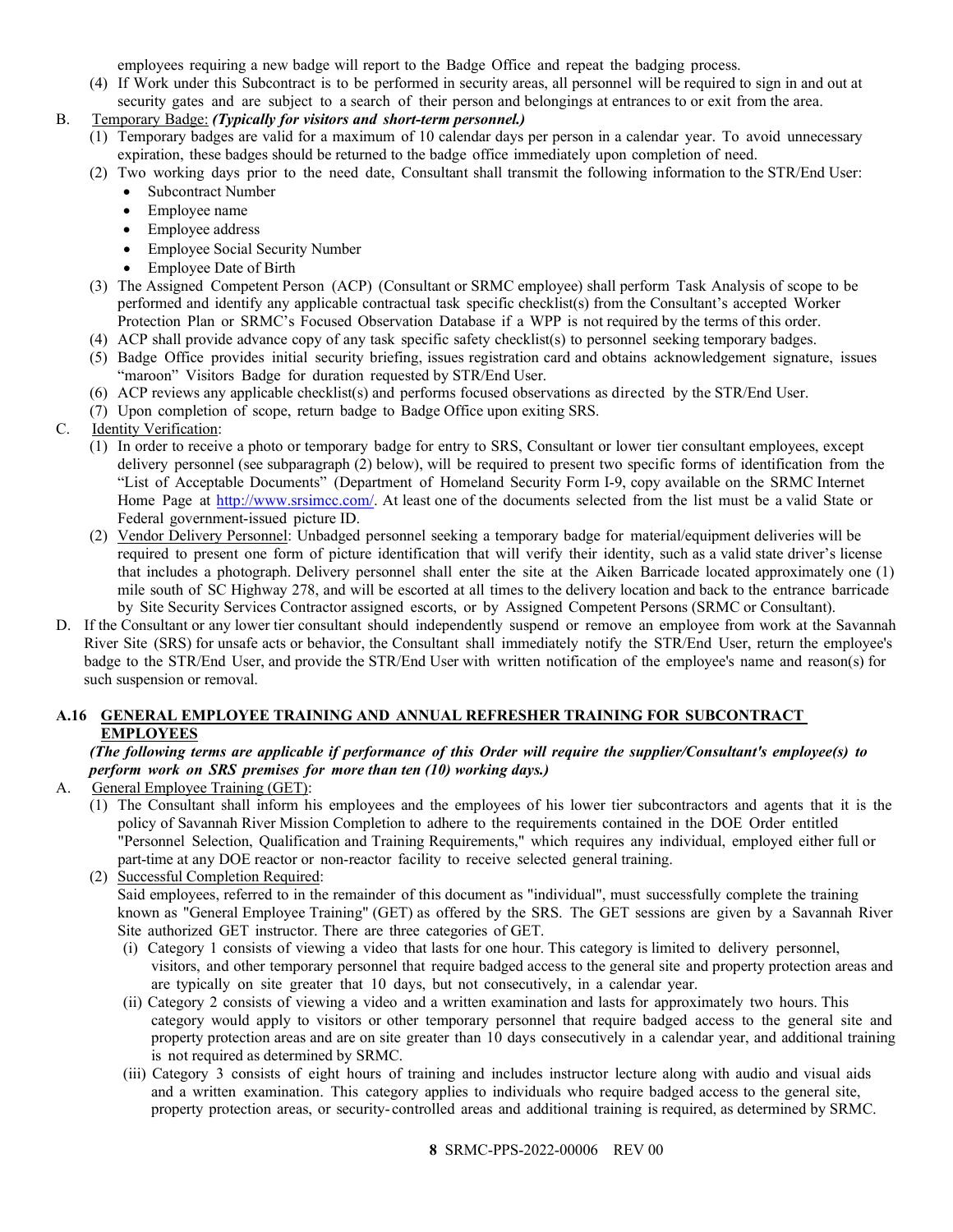- (3) Successful Completion Defined: Successful completion occurs when the individual
	- (i) Is scheduled for GET,
	- (ii) Attends the GET session,
	- (iii) Obtains a test score of 70% or greater on the written examination, if required, (100% is the highest obtainable score), and
	- (iv) Properly completes all documents (rosters, exam answer sheet, etc.).
- (4) Unsuccessful Completion Defined:

If the individual fails to successfully complete GET, the individual is given a failure notice and is to notify the Subcontract Technical Representative (STR) for rescheduling for remedial training or for a re-test. The individual will be allowed several chances to successfully complete the GET. Continued failure to successfully complete GET will result in resolution by the STR.

(5) Scheduling for GET:

The STR shall direct the individual to the appropriate training center to attend the GET session. GET training is scheduled subject to demand.

- (6) Records:
	- GET records will be maintained by SRMC.

### B. Annual Refresher Training:

Refresher Training is required after an individual's initial successful completion of all categories of GET, regardless of the individual's present employer. Category 1 and Category 2 GET training must be repeated annually. For Category 3, successful completion of Consolidated Annual Training (CAT) is required. The Consultant is responsible for scheduling its employees for this training. The STR may be contacted for assistance.

C. Upon providing proof of successful completion of GET either at another DOE facility, or while employed by a firm other than the Consultant under this Order, the employee will not be required to repeat this training.

#### <span id="page-8-0"></span>**A.17 SECURITY EDUCATION REQUIREMENTS FOR SUBCONTRACTORS**

#### *(The following items are applicable if performance of the Subcontract will require the Consultant/ Consultant's employee(s) to receive a security badge.)*

- A. Subcontractor Security Education Coordinator:
	- (1) If this Order will require a force of more than thirty (30) subcontract employees receive a badge, then the Consultant shall provide to the SRMC Security Education Office, the name of representative appointed to administer Security Education Program. This representative shall be referred to as the Subcontractor Security Education Coordinator (SSEC).
	- (2) If the Subcontract will require that less than thirty (30) subcontract employees receive a badge, then the SRMC Subcontract Technical Representative (STR) will perform the activities discussed in this Supplement.

# B. Company Roster:

The SSEC will be responsible for providing the STR with a roster of all Consultant personnel receiving a badge. At a minimum the data shall include name, social security number, work telephone number, clearance level and place where work is generally performed. This list shall be kept current and updated every sixty (60) days.

C. Initial Briefing:

The SSEC will ensure that all Consultant's personnel, regardless of clearance level, receive an Initial Security Briefing. This briefing is shown during General Employee Training. This briefing consists of a videotape shown during GET, or at the time of badging for those individuals not required to attend GET.

D. Comprehensive Briefing:

If Consultant's personnel have a clearance at the inception of this Order or receive a clearance at any time during the course of the Order, the SSEC/STR will ensure that those subcontract employees receive a Comprehensive Briefing from SRMC.

E. Annual Refresher Briefing:

The SSEC/STR shall ensure that all subcontract employees receive, at least once in a twelve (12) month period, an Annual Security Refresher briefing from SRMC. This briefing is provided during GET Refresher Training.

F. Foreign Travel Briefing:

If a subcontract employee plans a trip to a sensitive country, whether on official business or for pleasure, the SSEC/STR is responsible for ensuring that the individual receives a Foreign Travel Briefing from SRMC before departing and a Debriefing upon return. The OPSEC Officer is responsible for these Briefings.

G. Badge Retrieval at Termination:

The Consultant is responsible for ensuring that badges are returned or accounted for when a subcontract employee terminates employment or when an Order is completed. The employee must report to Employment Processing Center, for proper completion of out-processing and badge return. This effort should be coordinated with the SRMC STR.

H. Termination Briefing:

When a subcontract employee terminates employment or is reassigned, the SSEC/STR will ensure that a Termination Briefing by SRMC is given and the appropriate forms are executed. Briefing materials and appropriate forms are provided by SRMC.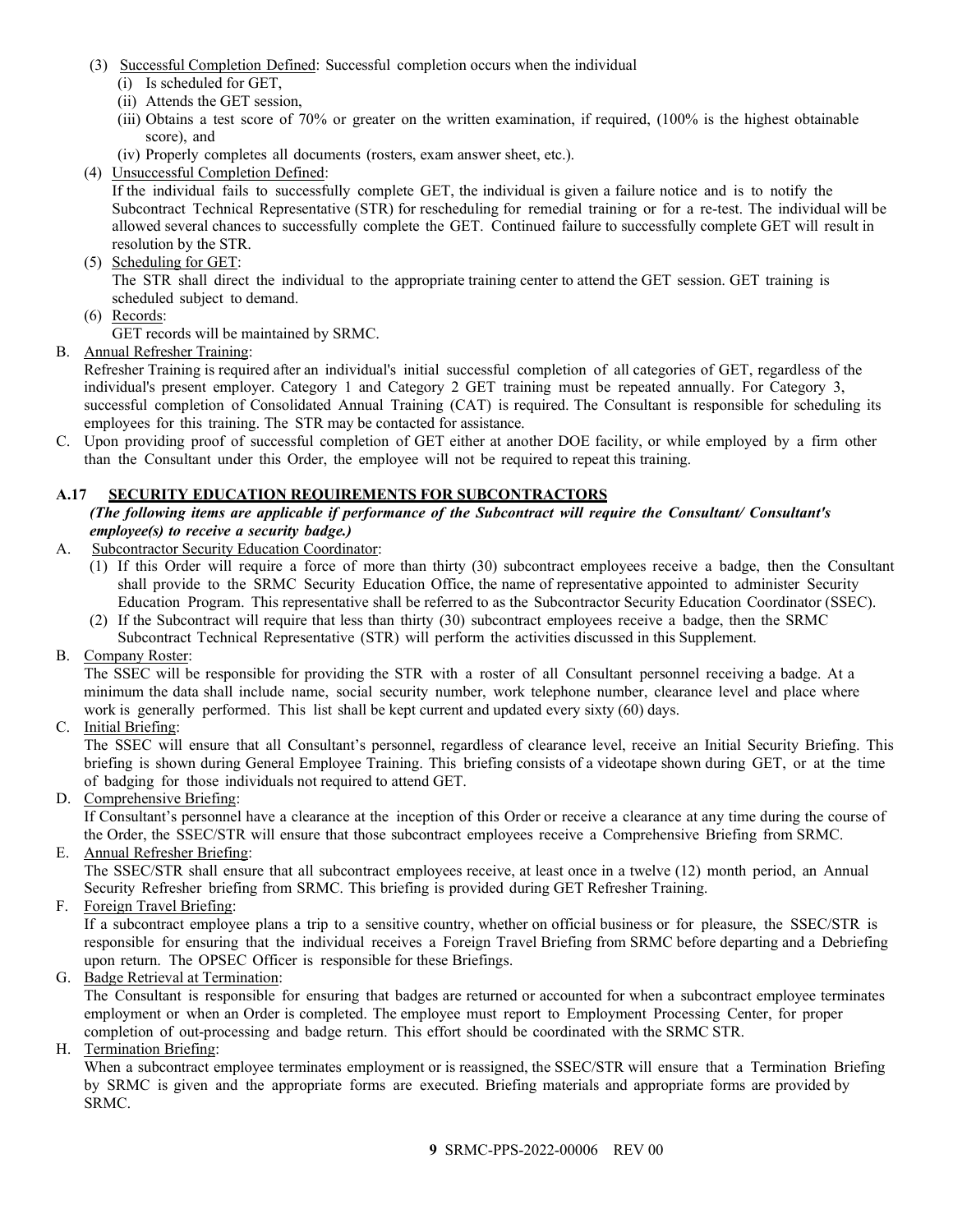### <span id="page-9-0"></span>**A.18 UNCLASSIFIED CONTROLLED NUCLEAR INFORMATION (UCNI)**

In the performance of this order, the Consultant is responsible for complying with the following requirements and for flowing down all requirements to lower tier consultants.

- A. The Consultant ensures that access to UCNI is provided to only those individuals authorized for routing or special access (see DOE O 471.1B. Consultant may provide access to material or data containing Unclassified Controlled Nuclear Information (UCNI) utilized in the performance of this Order only to employees who are citizens of the United States.
- B. The Consultant ensures that matter identified as UCNI is protected in accordance with the instructions contained in DOE O 471.1B. Any material or data containing UCNI which is stored on computer systems must be protected, and the protective measures and/or policies must be specified in a Computer Protection Plan approved by the SRMC Computer Security organization. Adherence to the Plan is required during the performance of this Order.
- C. Material or data containing UCNI shall be disposed of in a manner as described in DOE O 471.1B. At a minimum, UCNI matter must be destroyed by using strip cut shredders that result in particles of no more than 1/4-inch wide strips. Documents containing UCNI may also be disposed of in the same manner that is authorized for Consultant disposition of other classified material or data. If the above disposal methods are not available to the Consultant, the Consultant may return the UCNI matter to the STR for disposition, with the prior approval of the STR.
- D. The Consultant shall report to the SRMC Security Office or the SRMC Procurement Representative any incidents involving the unauthorized disclosure of UCNI.
- E. If performance of work under this order results in the generation of unclassified documents that contain UCNI, the Consultant shall have a sufficient number of trained UCNI review personnel to ensure the prompt and proper review of generated material or data to provide for the identification, marking, and proper handling of material or data determined to contain UCNI. The Consultant's Reviewing Officials shall apply or authorize the application of UCNI markings to any unclassified matter that contains UCNI in accordance with the instructions contained in DOE O 471.1B.
- F. If the Consultant has a formally designated Classification Officer, the Classification Officer-
	- (1) Serves as a Reviewing Official for information under his/her cognizance;
	- (2) Trains and designates other Reviewing Officials in his/her organization, subordinate organizations, and lower tier consultants and maintains a current list of all Reviewing Officials; and
	- (3) May overrule UCNI determinations made by Reviewing Officials under his/her cognizance.
- G. If the Consultant has no formally designated Classification Officer, the Consultant submits a request for the designation of Reviewing Officials to the local Federal Classification Officer in accordance with the instructions contained in DOE O 471.1B.

# <span id="page-9-1"></span>**A.19 LIMITATION OF FUNDS**

#### *This article is applicable only if the Subcontract is partially funded.*

- A. Of the total price of the Subcontract, the sum of \$ is presently available for payment and allotted to the Subcontract. It is anticipated that additional funds will be allocated to the Agreement in accordance with the following schedule until the total price of the Subcontract is funded:
- B. The Consultant agrees to perform or have performed work on the Subcontract up to the point at which, if the Subcontract is terminated pursuant to the Termination For Convenience of SRMC article of the Subcontract, the total amount payable by SRMC (including amounts payable for subcontracts and settlement costs) pursuant to the Termination For Convenience of SRMC article would, in the exercise of reasonable judgment by the Consultant, approximate the total amount at the time allotted to the Subcontract. The Consultant is not obligated to continue performance of the work beyond that point. SRMC is not obligated in any event to pay or reimburse the Consultant more than the amount from time to time allotted to the Agreement, anything to the contrary in the Termination for Convenience of SRMC article notwithstanding.
- C. (1) It is contemplated that funds presently allotted to the Subcontract will cover the work to be performed until .
	- (2) If funds allotted are considered by the Consultant to be inadequate to cover the work to be performed until that date, or an agreed date substituted for it, the Consultant shall notify SRMC in writing when within the next 60 days the work will reach a point at which, if the Subcontract is terminated pursuant to the Termination For Convenience of SRMC article of the Subcontract, the total amount payable by SRMC (including amounts payable for subcontracts and settlement costs) pursuant to the Termination For Convenience of SRMC article will approximate 75 percent of the total amount then allotted to the Subcontract.
	- (3) (i) The notice shall state the estimated date when the point referred to in subparagraph C.(2) of this clause will be reached and the estimated amount of additional funds required to continue performance to the date specified in subparagraph C.(1) of this clause, or an agreed date substituted for it.

(ii) The Consultant shall, sixty days in advance of the date specified in subparagraph C.(1) of this clause, or an agreed date substituted for it, advise SRMC in writing as to the estimated amount of additional funds required for the timely performance of the Subcontract for a further period as may be specified in the Subcontract or otherwise agreed to by the parties.

(4) If, after the notification referred to in subdivision C.(3)(ii) of this clause, additional funds are not allotted by the date specified in subparagraph C.(1) of this clause, or an agreed date substituted for it, SRMC shall, upon the Consultant's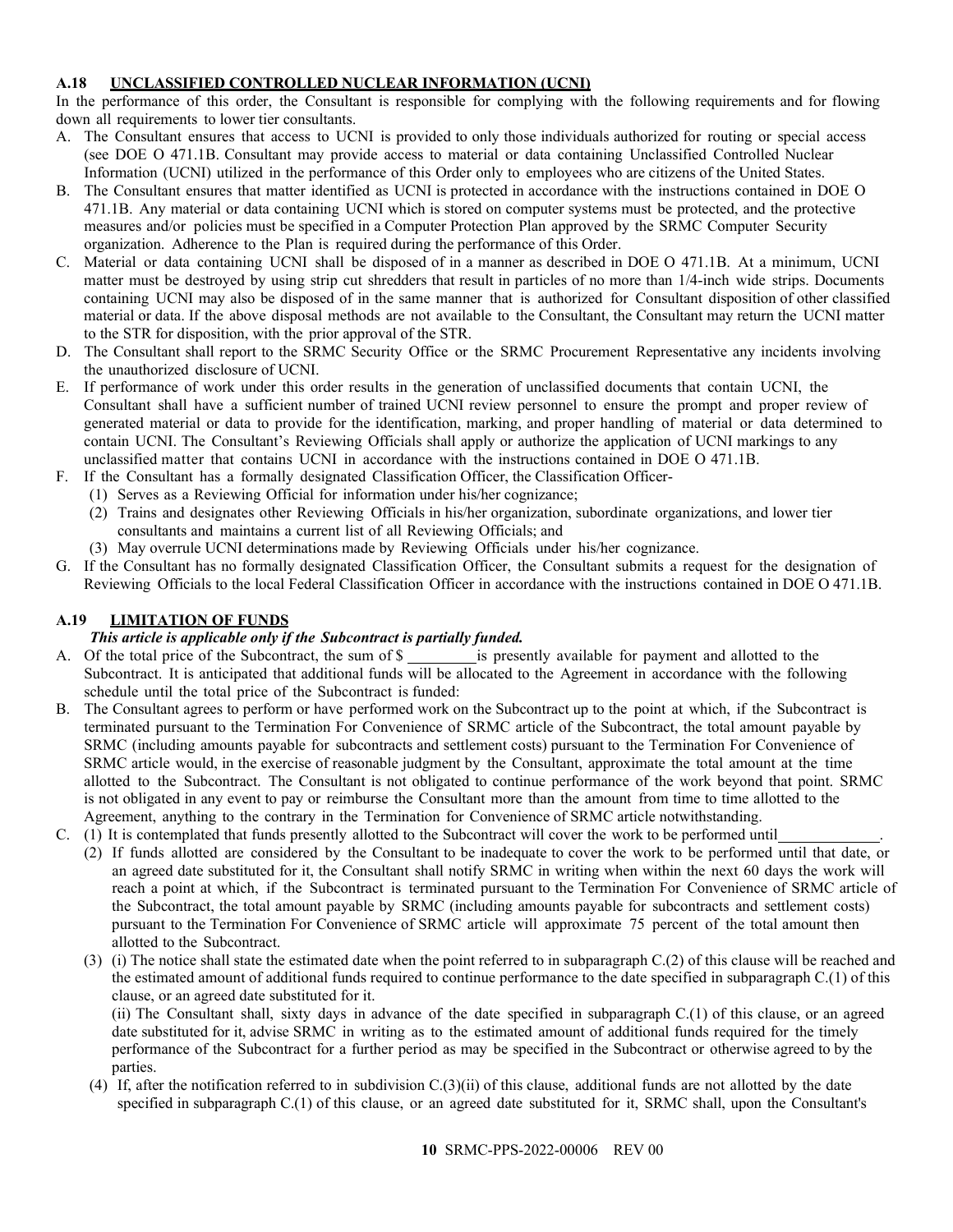written request, terminate the Subcontract on that date or on the date set forth in the request, whichever is later, pursuant to the Termination For Convenience of SRMC article.

- D. When additional funds are allotted from time to time for continued performance of the work under the Subcontract, the parties shall agree on the applicable period of Subcontract performance to be covered by these funds. The provisions of paragraphs B and C of this clause shall apply to these additional allotted funds and the substituted date pertaining to them, and the Subcontract shall be modified accordingly.
- E. If, solely by reason of SRMC's failure to allot additional funds in amounts sufficient for the timely performance of the Subcontract, the Consultant incurs additional costs or is delayed in the performance of the work under the Subcontract, and if additional funds are allotted, an equitable adjustment shall be made in the price or prices (including appropriate target, billing, and ceiling prices where applicable) of the work to be performed.
- F. SRMC may at any time before termination, and, with the consent of the Consultant, after notice of termination, allot additional funds for the Subcontract.
- G. The provisions of this clause with respect to termination shall in no way be deemed to limit the rights of SRMC under the default article of the Subcontract. This clause shall become inoperative upon the allotment of funds for the total price of the work under the Subcontract except for rights and obligations then existing under this clause.
- H. Nothing in this clause shall affect the right of SRMC to terminate the Subcontract pursuant to the Termination for Convenience of SRMC article of the Subcontract.

#### <span id="page-10-0"></span>**A.20 RIGHT OF FIRST REFUSAL OF EMPLOYMENT**

The scope of work described herein as currently being performed by SRMC employees and award of an order may displace these workers. Consistent with section 3161 of the National Defense Authorization Act (PL 102-484), if the Consultant needs to hire additional employees beyond those already part of its existing work force as of the date of this Subcontract in order to satisfy the performance requirements set forth by the scope of work in this Subcontract, the Consultant must first consider the employment of qualified displaced DOE contractor employees who meet the 3161 Job Attachment Test prior to using other avenues to fill that employment need. At the time of award of the Subcontract, the Buyer shall make available to the Consultant a list of displaced employees with sufficient information to allow for contact. This requirement shall be included in the resultant Subcontract and be in effect from the date of award of the Subcontract.

#### <span id="page-10-1"></span>**A.21 COPYRIGHTS FOR SRMC DIRECTED TECHNICAL PERFORMANCE**

#### *(This Article applies only if specifically, so stated in this Subcontract.)*

Consultant shall cause its employee(s) to assign to SRMC all rights under the copyright in all works of authorship prepared at the direction of SRMC during the term of this Subcontract. Consultant shall include terms in its arrangements with its employee(s) to require such assignments to SRMC. To the extent that such works of authorship are considered to be works made for hire for Consultant, Consultant agrees to assign and does hereby assign all of its rights under the copyrights in such works to SRMC or the U. S. Government.

#### <span id="page-10-2"></span>**A.22 TRAVEL**

Travel, per diem and lodging expenses are not reimbursable costs under this Subcontract unless Consultant's employees are in an official travel status performing work on behalf and with the advance approval of SRMC. FAR 31.205-46 *Travel* governs the allowability and reimbursement of incurred costs.

#### <span id="page-10-3"></span>**A.23 CONSULTANT'S LIABILITY FOR FINES AND PENALTIES**

- A. Consultant is liable to SRMC for fines and penalties assessed by any governmental entity against SRMC or DOE as a result of Consultant's failure to perform its work under the Subcontract in compliance with the requirements of the Subcontract.
- B. Consultant shall indemnify, defend and hold harmless SRMC and DOE from and against any and all claims, demands, actions, causes of action, suits, damages, expenses, including attorney's fees, and liabilities whatsoever resulting from or arising in any manner on account of the assessment of said fines and penalties against SRMC or DOE.

#### <span id="page-10-4"></span>**A.24 FOREIGN NATIONALS**

#### (As used in this Article, the term "Foreign National" is defined to be a person, who was born outside the jurisdiction of *the United States, is a citizen of a foreign government and has not been naturalized under U.S. law.)*

A. The Consultant shall obtain the approval of SRMC, in writing, prior to any visit to a DOE or SRMC facility by any Foreign National in connection with work being performed under this Order, in accordance with the requirements of DOE Order 142.3A Chg 1 (MinChg**)**, Unclassified Foreign Visits and Assignments Program. Visits are normally for the purpose of technical discussions, orientation, observation of projects or equipment, training, subcontract service work, including delivery of materials, or for courtesy purposes. The term "visit" also includes officially sponsored attendance at a DOE or SRMC event off-site from the DOE/SRMC facility but does not include off- site events and activities open to the general public. Consultants should be aware that required forms and documents necessary for approval of visits by Foreign Nationals should be submitted to the SRMC Procurement Representative at least four (4) to six (6) weeks prior to the visit, depending on the nationality of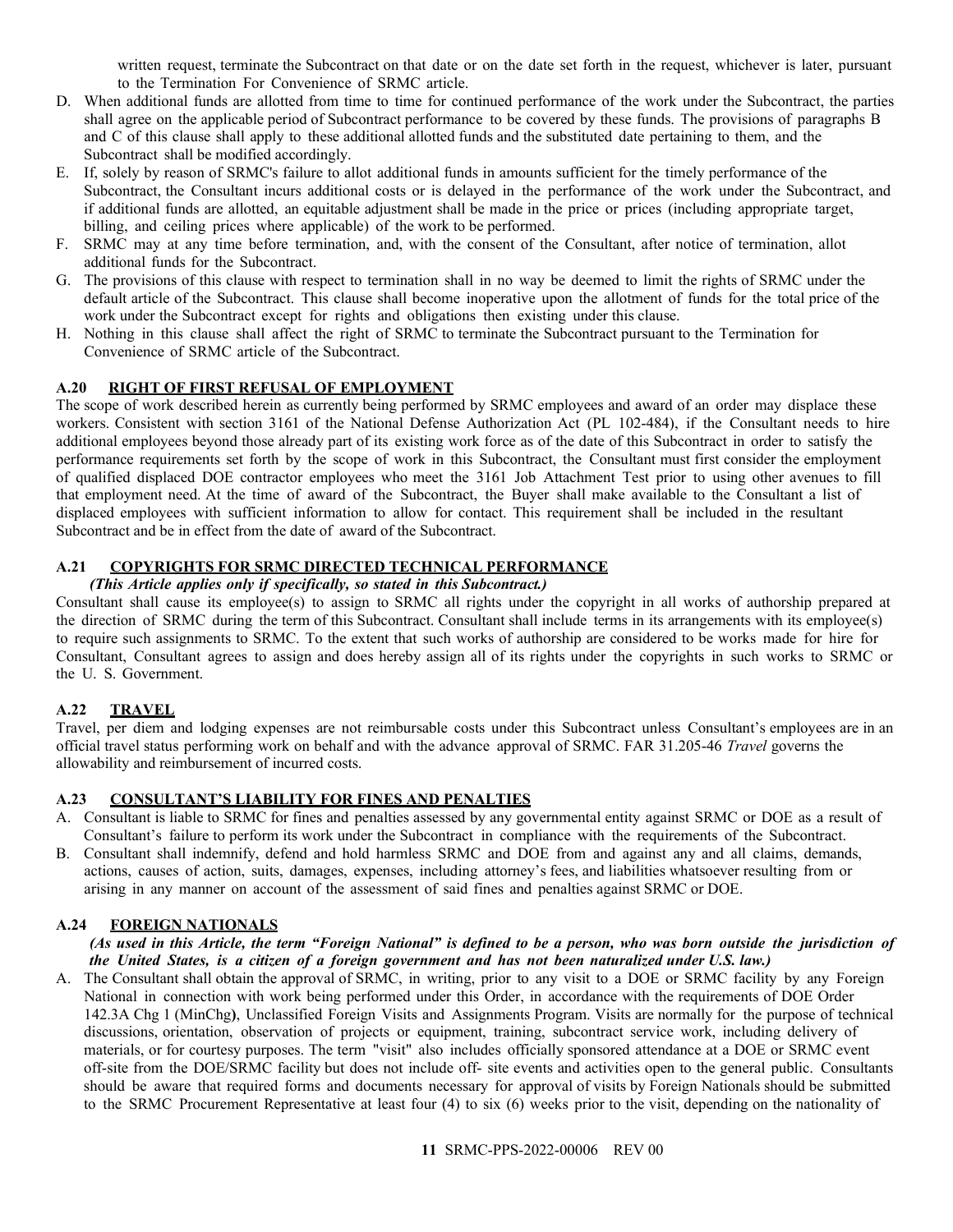the individual and the areas to be visited. Forms can be obtained from the SRMC Procurement Representative.

- B. In addition, the Consultant shall obtain the approval of the SRMC Procurement Representative, in writing, prior to the employment of, or participation by, any Foreign National in the performance of work under this Subcontract or any lower tier Subcontract at off- site locations. Such approvals will be processed in accordance with the requirements of DOE Order 142. 3A Chg 1 (MinChg**).**
- C. In the performance of off-site work, Foreign Nationals only incidentally involved with an SRMC Subcontract, and who have no knowledge that their activities are associated with SRMC Subcontract work, are exempt from the above.

### <span id="page-11-0"></span>**A.25 PAYMENT BY ELECTRONIC FUNDS TRANSFER**

### A. Methods of Payment:

- (1) All payments by SRMC under this Subcontract shall be made by Electronic Funds Transfer (EFT) except as provided in paragraph A.2 of this Article. As used in this Article, the term "EFT" refers to the funds transfer and may also include the payment information transfer.
- (2) In the event SRMC is unable to release one or more payments by EFT, Consultant agrees to either:
	- (i) Accept payment by check or some other mutually agreeable method of payment; or
	- (ii) Request SRMC to extend payment due dates until such time as SRMC makes payment by EFT.
- B. Mandatory Submission of Consultant's EFT Information:

Consultant is required to provide SRMC with the information required to make payment by EFT. Consultant shall provide this information directly to the office designated in this Subcontract, on forms provided by SRMC, no later than 15 days after award. If not otherwise specified in this Subcontract, the payment office is the designated office for receipt of Consultant's EFT information. In the event that the EFT information changes, Consultant shall be responsible for providing the updated information to the designated office.

#### B. Mechanisms for EFT Payment:

SRMC may make payment by EFT through either the Automated Clearing House (ACH) network, subject to the rules of the National Automated Clearing House Association, or the Fedwire Transfer System.

#### C. Suspension of Payment:

- (1) SRMC is not required to make any payment under this Subcontract until after receipt, by the designated office, of the correct EFT payment information from Consultant. Until receipt of the correct EFT information, any invoice or subcontract financing request shall be deemed not to be a proper invoice for the purpose of payment under this Subcontract.
- (2) If the EFT information changes after submission of correct EFT information, SRMC shall begin using the changed EFT information no later than 30 days after its receipt by the designated office. However, Consultant may request that no further payments be made until the updated EFT information is implemented by the payment office.

#### D. Payment Information:

On the day payment on Consultant's invoice is due, SRMC will issue instructions to its bank to transfer payment to Consultant and will also send a FAX to Consultant explaining the details to support the payment.

- E. Liability for Uncompleted or Erroneous Transfers:
	- (1) If an uncompleted or erroneous transfer occurs because SRMC used the Consultant's EFT information incorrectly, SRMC remains responsible for:
		- (i) Making a correct payment; and
		- (ii) Recovering any erroneously directed funds.
	- (2) If an uncompleted or erroneous transfer occurs because Consultant's EFT information was incorrect, or was revised within 30 days of SRMC release of the EFT payment transaction instructions to the bank, and --
		- (i) If the funds are no longer under the control of the payment office, SRMC is deemed to have made payment and the Consultant is responsible for recovery of any erroneously directed funds; or
		- (ii) If the funds remain under the control of the payment office, SRMC shall not make payment and the provisions of paragraph D shall apply.

#### F. Overpayments:

If Consultant becomes aware of a duplicate invoice payment or that SRMC has otherwise overpaid on an invoice payment, the Consultant shall immediately notify SRMC and request instructions for disposition of the overpayment.

#### <span id="page-11-1"></span>**A.26 JOINT INTELLECTUAL PROPERTY RIGHTS**

- A. "Joint Intellectual Property Rights" shall mean any work under the subcontract, which:
	- (1) Results from the involvement of at least one employee/participant from each of SRMC and the Consultant; and
	- (2) The subject matter of which is capable of protection under domestic or foreign law, including but not limited to, patents, copyrights, trademarks, or mask works.
- B. As to Joint Intellectual Property Rights, in which SRMC has a joint ownership interest, the Consultant agrees to negotiate in good faith with SRMC a Memorandum of Agreement to resolve issues of participation in protection and commercialization.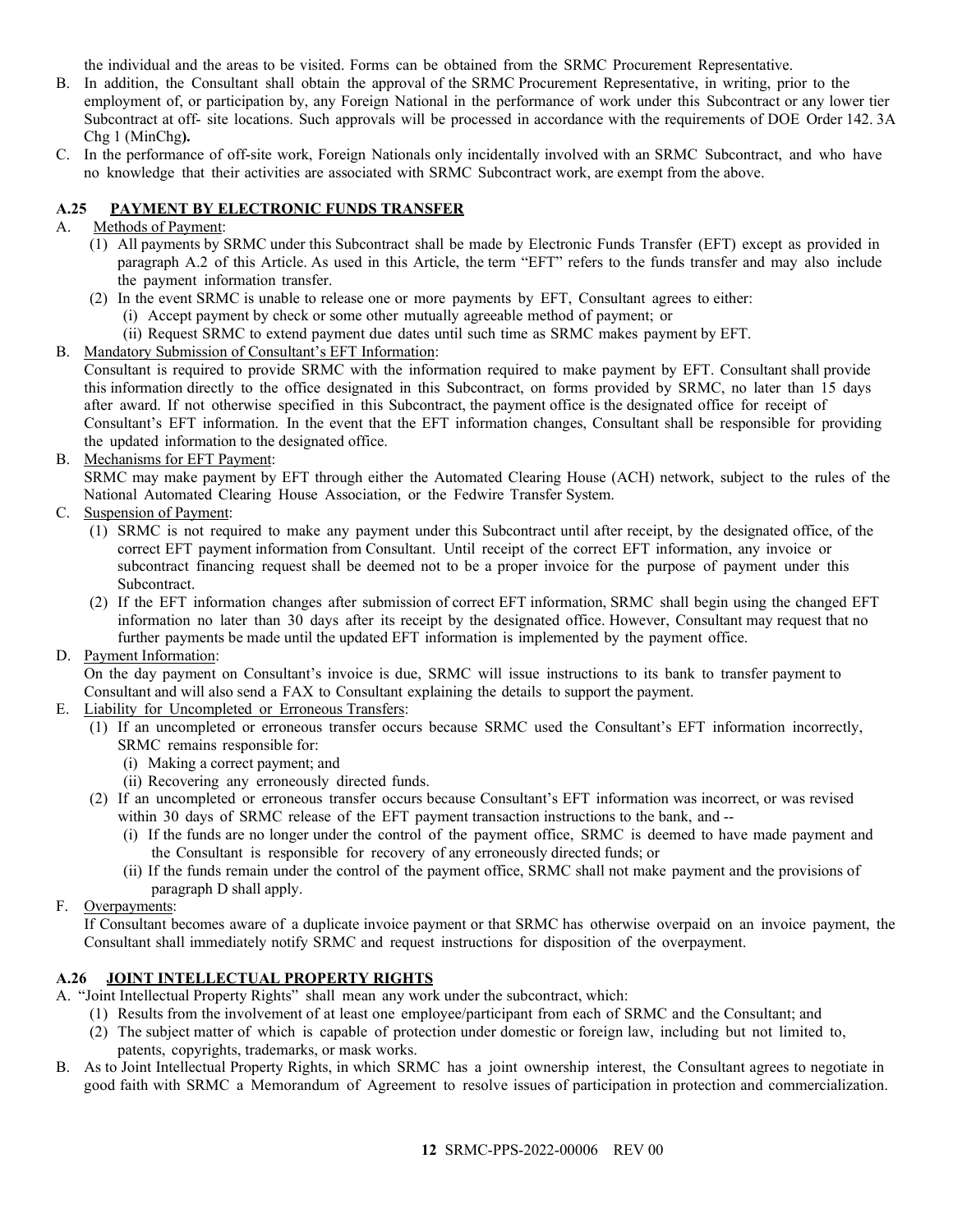### <span id="page-12-0"></span>**A.27 SCIENTIFIC AND TECHNICAL INFORMATION**

- A. Electronic submissions of technical reports will consist of two virus-free copies that are readable in the following formats:
	- (1) Text will be submitted in native software (that is compatible with the suite of document creation software currently used at SRS) (fonts identified) or in RTF (rich text format).
	- (2) Embedded objects and files that are linked to a document must be supplied as well, as follows:
		- (i) Raster images (for example, photographs) will be submitted as TIFF or EPS @ resolution>100 dpi.
		- (ii) Vector art (for example, line art) will be submitted as EPS images.
		- (iii) Data-driven displays (e.g., spreadsheet charts) must be accompanied by data set used to generate them.

# <span id="page-12-1"></span>**A.28 COMPLIANCE**

Consultant shall comply with all applicable federal, state, and local laws and ordinances and all pertinent lawful orders, rules, and regulations, including new provisions of 10 CFR 851 relating to Health and Safety. Consultant shall track and expect any lower tier consultants to track their Experience Modification Rate (EMR) and Total Recordable Case (TRC) rate and submit a properly executed Environmental Safety and Health (ES&H) Worksheet (obtainable from the SRMC ES&H Department) in addition to letters from their workers' compensation carriers verifying their EMRs. If a three-year average interstate EMR exceeds 1.0, Consultant and lower tier consultants no longer are in compliance to continue the performance of work under this Subcontract if work is to be performed on-site. Compliance shall be a material requirement of this Subcontract. Except as otherwise directed by SRMC, Consultant shall procure without additional expense to SRMC, all necessary permits or licenses.

# <span id="page-12-2"></span>**A.29 ACCESS TO DOE–OWNED OR LEASED FACILITIES**

### *(Article applies if Consultant will require physical access to DOE-owned or leased facilities.)*

- A. The performance of this Subcontract requires that the Consultant have physical access to DOE-owned or leased facilities. The Consultant understands and agrees that DOE has a prescribed process and policies with which the Consultant and its employees must comply in order to receive a security badge that allows such physical access, including appropriate access to DOE-owned equipment. Consultant and its employees and those of any lower tier consultants shall not use any DOE- owned equipment for personal use under any circumstances. The Consultant shall propose employees whose background offers the best prospect of obtaining a security badge approval for access. Consultant's employees also shall be physically fit for duty. This clause does not control requirements for Consultant or an employee obtaining a security clearance.
- B. The Consultant shall assure:
	- (1) Compliance with procedures established by DOE and SRMC in providing any forms directed by DOE or SRMC;
	- (2) Proper completion of any forms;
	- (3) Submission of the forms to the person designated by the SRMC Procurement Representative;
	- (4) Cooperation with DOE and SRMC officials responsible for granting access to DOE- owned or leased facilities; and
	- (5) The provision of additional information requested by those DOE/SRMC officials.
- C. The Consultant understands and agrees that DOE may unilaterally deny the issuance of a security badge to the Consultant or an employee and that the denial remains effective unless DOE subsequently determines that access may be granted. Upon notice from DOE or SRMC that an employee's application for a security badge is or will be denied, the Consultant shall promptly identify and submit the appropriate forms for the substitute employee, if needed in the performance of the work under this subcontract. The denial of a security badge to the Consultant or individual employees by DOE shall not be cause for extension of the period of performance of this Subcontract or any Consultant claim against DOE or SRMC.
- D. The Consultant shall return to the SRMC Procurement Representative, or designee, the badge(s) or other credential(s) provided by DOE pursuant to this clause, granting physical access to DOE-owned or leased facilities by the Consultant's employee(s) upon:
	- (1) Termination of this Subcontract;
	- (2) Expiration of this Subcontract;
	- (3) Termination of employment on this Subcontract by an individual employee; or
	- (4) Demand by DOE/SRMC for return of the badge
- E. The Consultant shall include this clause, including this paragraph E. in any lower tier Purchase Order or Subcontract, awarded in the performance of this Subcontract, in which an employee(s) of the lower tier subcontractor will require physical access to DOE-owned or leased facilities.

### <span id="page-12-3"></span>**A.30 FOREIGN GOVERNMENT SPONSORED OR AFFILIATED ACTIVITIES**

#### *(Article only applies if this is a demonstration or R&D subcontract and if the subcontractor's work scope is performed on or at a DOE/NNSA site/facility, including DOE/NNSA/contractor leased space)*

- A. Subcontractor is responsible for complying with the applicable requirements of DOE Order 486.1A CRD Attachment 1 and Attachment 2 and cooperate with Contractor to allow Contractor to comply with the requirement of DOE Order 486.1A CRD.
- B. According to DOE Order 486.1A, Attachment 1: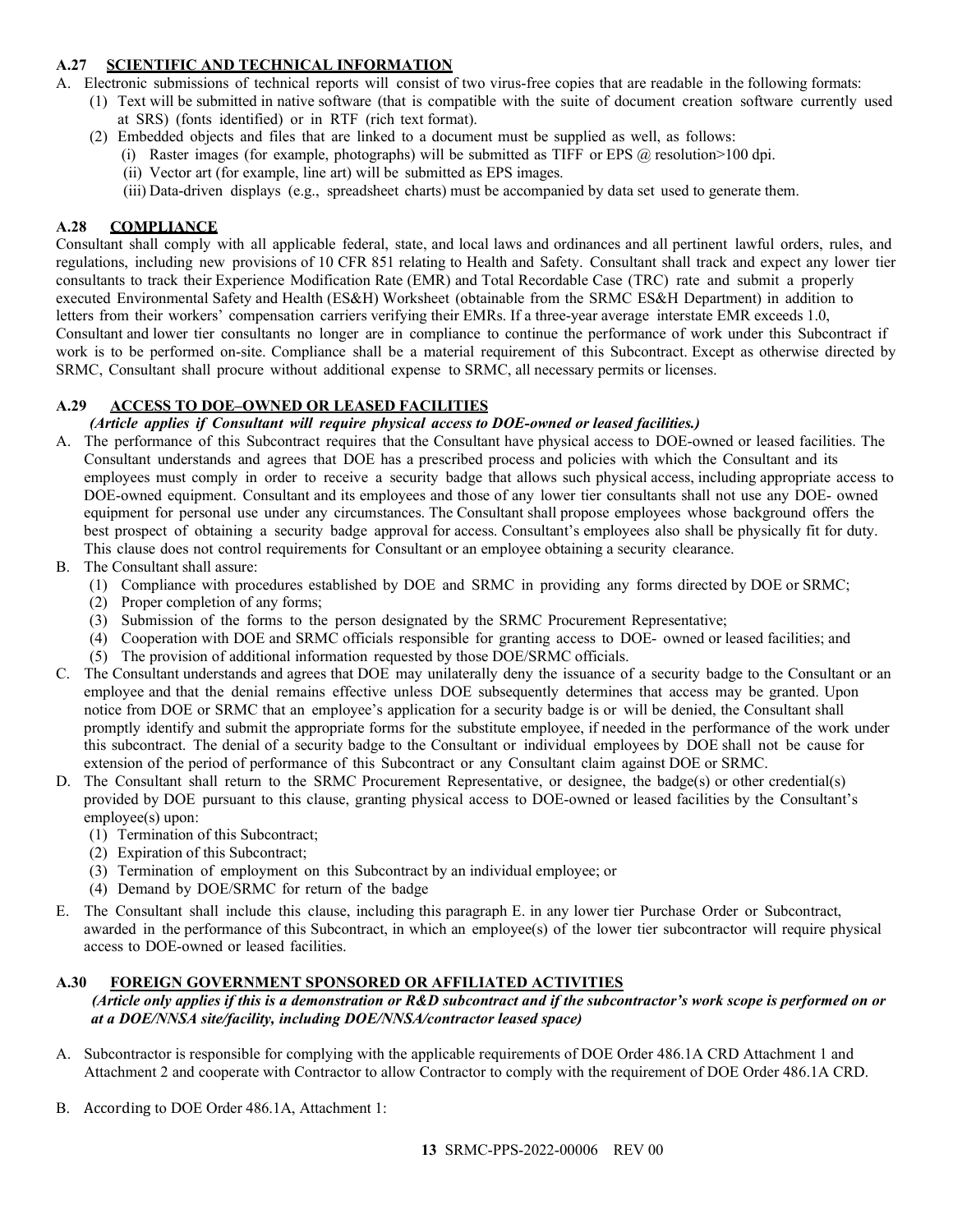Contractor Personnel participation in any Foreign Government-Sponsored Talent Recruitment Program of a Foreign Country of Risk, as defined in Attachment 2, is prohibited. Contractor Employee participation in any Other Foreign Government Sponsored or Affiliated Activity is restricted.

The Contractor must utilize due diligence to ensure that (1) Contractor Personnel performing work within the scope of the DOE contract, working at any level, are not participants in any Foreign Government-Sponsored Talent Recruitment Program of a Foreign Country of Risk; and (2) Contractor Employees performing work within the scope of the DOE contract, working at any level, are not participants in any Other Foreign Government Sponsored or Affiliated Activity.

C. . According to DOE Order 486.1A, Attachment 2:

"Contractor Personnel" includes any research and development (R&D) or Demonstration subcontractor employee, joint appointee from another institution, and any other individual performing R&D work, whether compensated or uncompensated, within the scope of the prime DOE contract either on-site at the DOE/NNSA site/facility or in DOE/NNSA/contractor leased space

### <span id="page-13-0"></span>**A.31 SUPPLEMENTAL DEFINITIONS FOR FAR AND DEAR CLAUSES INCORPORATED BY REFERENCE**

- A. "Contract" means this Subcontract or Purchase Order (except in instances when it is not applicable or appropriate) and includes changes and modifications to this Subcontract.
- B. "Contractor" means the party to whom this Subcontract or Purchase Order is awarded (except in instances when it is not applicable or appropriate*.* .
- C. "Government" means SRMC (except in instances when it is not applicable or appropriate. At a minimum, the change in meaning to "SRMC" does not apply to clauses addressing (i) property, real, personal, intellectual or mixed *(SRMC authorized to exercise all rights the Government possesses under such clauses),* (ii) nuclear or other governmental indemnification of the Contractor, or (iii) when a right, act, authorization, or obligation can be granted or performed only by the Government's duly *authorized representative*).
- D. "Contracting Officer" means the Procurement Representative of SRMC (except in instances when it is not applicable or appropriate. At a minimum, the change in meaning to "SRMC" does not apply to clauses addressing (i) property, real, personal, intellectual or mixed *(SRMC authorized to exercise all rights the Government possesses under such clauses),* (ii) nuclear or other governmental indemnification of the Contractor*, or (iii) when a right, act, authorization, or obligation can be granted or performed only by the Government's duly authorized representative*).
- E. "Sub-Tier Subcontractor" means any party entering into an agreement with the Consultant or any lower tier subcontractor or consultant for the furnishing of services required for performance of this Subcontract.

# *(This Subcontract incorporates the Clauses identified below by reference, with the same force and effect as* if they were given in full text. Upon request, SRMC will make their full text available. Reference Article A.31, *"Supplemental Definitions for FAR and DEAR Clauses Incorporated by Reference".)*

#### <span id="page-13-1"></span>**\*A.32 NUCLEAR HAZARDS INDEMNITY AGREEMENT (AUG 2016 )** DEAR 952.250-70

<span id="page-13-2"></span>**\*A.33 RIGHTS IN DATA – GENERAL (DEC 2000)**

FAR 52.227-14, as modified pursuant to DEAR 927.409(a) (1)

# <span id="page-13-3"></span>**\*A.34 RIGHTS IN DATA - ALTERNATE II (DEC 2000)**

FAR 52.227-14, as modified pursuant to DEAR 927.409(a) (1)

#### <span id="page-13-4"></span>**\*A.35 RIGHTS IN DATA - ALTERNATE III (DEC 2000)**

FAR 52.227-14, as modified pursuant to DEAR 927.409(a) (1)

#### <span id="page-13-5"></span>**\*A.36 ADDITIONAL DATA REQUIREMENTS (JUN 1987)** FAR 52.227-16

#### <span id="page-13-6"></span>**\*A.37 PATENT RIGHTS - RETENTION BY THE CONTRACTOR (SHORT FORM) (DEC 2000)** DEAR 952,227-11

#### <span id="page-13-7"></span>**\*A.38 ORGANIZATIONAL CONFLICTS OF INTEREST (AUG 2009 )** DEAR 952.209-72 (This Article is applicable only if for Advisory & Assistance Services and the amount of the Subcontract Exceeds \$100,000.)

# <span id="page-13-8"></span>**\*A.39 CONVICT LABOR (JUN 2003)**

FAR 52.222-3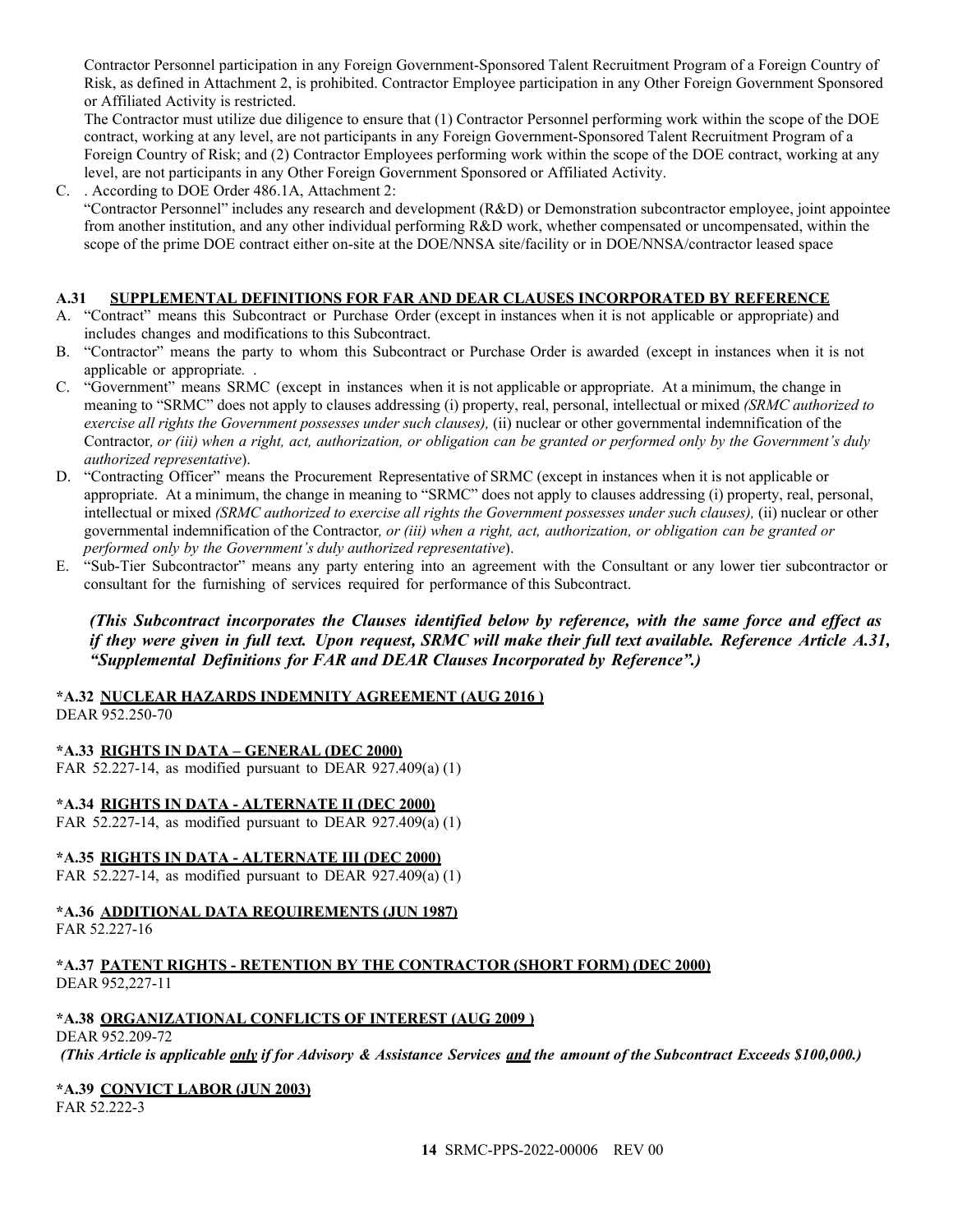#### <span id="page-14-0"></span>**\*A.40 PREFERENCE FOR U.S. - FLAG AIR CARRIERS (JUN 2003)** FAR 52.247-63

#### <span id="page-14-1"></span>**\*A.41 PROTECTION OF GOVERNMENT'S INTEREST IN SUBCONTRACTING (JUN 2020 )** FAR 52.209-6

### <span id="page-14-2"></span>**\*A.42 LIMITATION ON PAYMENTS TO INFLUENCE CERTAIN FEDERAL TRANSACTIONS (JUN 2020 )**

FAR 52.203-12 *(This Article applies if the amount of the Subcontract exceeds \$100,000)*

### <span id="page-14-3"></span>**\*A.43 WHISTLEBLOWER PROTECTION FOR CONTRACTOR EMPLOYEES (DEC 2000)**

DEAR 952.203-70

*(This Article applies only with respect to work to be performed on-site.)*

<span id="page-14-4"></span>**\*A.44 RESTRICTIONS ON CERTAIN FOREIGN PURCHASES (JUN 2008 )** FAR 52.225-13

### <span id="page-14-5"></span>**\*A.45 CLASSIFICATION / DECLASSIFICATION (SEP 1997)**

DEAR 952.204-70

(This Article applies if under the terms of this subcontract Consultant will be required to possess an access authorization (L *or Q Security Clearance).)*

<span id="page-14-6"></span>**\*A.46 NOTICE AND ASSISTANCE REGARDING PATENT AND COPYRIGHT INFRINGEMENT (JUN 2020**  FAR 52.227-2 *(This Article applies if the amount of the Subcontract exceeds \$100,000.)*

<span id="page-14-7"></span>**\*A.47 AUTHORIZATION AND CONSENT (JUN 2020 )** FAR 52.227-1 *(Applies if the amount of the Subcontract exceeds \$100,000.)*

# <span id="page-14-8"></span>**\*A.48 PERSONAL IDENTITY VERIFICATION OF CONTRACTOR PERSONNEL (JAN 2011 )**

FAR 52.204-9

*(This Article applies if Consultant requires routine access to a federally controlled facility and/or routine access to a Federally controlled information system.)*

<span id="page-14-9"></span>**\*A.49 COMBATING TRAFFICKING IN PERSONS (JAN 2019 )** FAR 52.222-50

<span id="page-14-10"></span>**\*A.50 SECURITY REQUIREMENTS AUG 2016)** DEAR 952.204-73

#### <span id="page-14-11"></span>**\*A.51 PREFERENCE FOR PRIVATELY- OWNED U.S. FLAG COMMERCIAL VESSELS (FEB 2006)** FAR 52.247-64

<span id="page-14-12"></span>**\*A.52 AUDIT AND RECORDS - NEGOTIATIONS (JUN 2020 )** FAR 52.215-2 *(Applies if the amount of the Subcontract exceeds \$100,000.)*

#### <span id="page-14-13"></span>**\*A.53 SERVICE CONTRACT ACT OF 1965, AS AMENDED (AUG 2018 )** FAR 52.222-41

<span id="page-14-14"></span>**\*A.54 CONTRACTOR CODE OF BUSINESS ETHICS AND CONDUCT (JUN 2020 )** FAR 52.203-13 *(This Article applies only if the value of this Subcontract exceeds \$5,000,000.)*

<span id="page-14-15"></span>**\*A.55 DISPLAY OF HOTLINE POSTER(S) (JUN 2020 )** FAR 52.203-14 *(This Article applies only if the value of this Subcontract exceeds \$5,000,000.)*